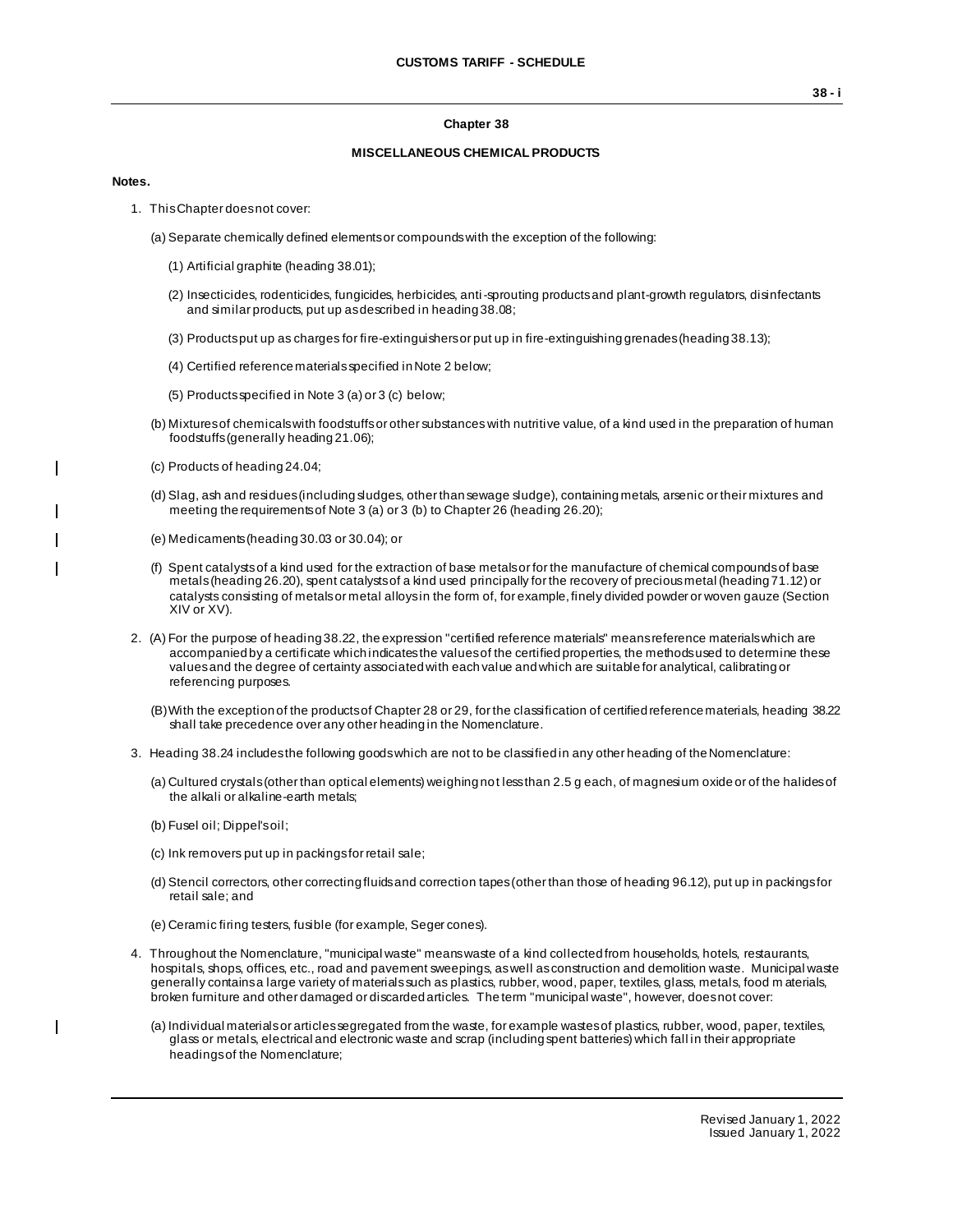**38 - ii**

(b) Industrial waste;

- (c) Waste pharmaceuticals, as defined in Note 4 (k) to Chapter 30; or
- (d) Clinical waste, as defined in Note 6 (a) below.
- 5. For the purposes of heading 38.25, "sewage sludge" means sludge arising from urban effluent treatment plant and includes pre-treatment waste, scourings and unstabilised sludge. Stabilised sludge when suitable for use as fertiliser is excluded (Chapter 31).
- 6. For the purposes of heading 38.25, the expression "other wastes" applies to:
	- (a) Clinical waste, that is, contaminated waste arising from medical research, diagnosis, treatment or other medical, surgical, dental or veterinary procedures, which often contain pathogens and pharmaceutical substances and require special disposal procedures (for example, soiled dressings, used gloves and used syringes);
	- (b) Waste organic solvents;
	- (c) Wastes of metal pickling liquors, hydraulic fluids, brake fluids and anti-freezing fluids; and
	- (d) Other wastes from chemical or allied industries.

The expression "other wastes" does not, however, cover wastes which contain mainly petroleum oils or oils obtained from bituminous minerals(heading 27.10).

7. For the purposes of heading 38.26, the term "biodiesel" means mono-alkyl esters of fatty acids of a kind used as a fuel, derived from animal, vegetable or microbial fats and oils whether or not used.

### **Subheading Notes.**

 $\mathbf{I}$ 

 $\overline{\phantom{a}}$ 

 $\overline{\phantom{a}}$ 

 $\overline{\phantom{a}}$ 

 $\overline{\phantom{a}}$ 

- 1. Subheadings 3808.52 and 3808.59 cover only goods of heading 38.08, containing one or more of the following substances: alachlor (ISO); aldicarb (ISO); aldrin (ISO); azinphos-methyl (ISO); binapacryl (ISO); camphechlor (ISO) (toxaphene); captafol (ISO); carbofuran (ISO); chlordane (ISO); chlordimeform (ISO); chlorobenzilate (ISO); DDT (ISO) (clofenotane (INN), 1,1,1-trichloro-2,2-bis(p-chlorophenyl)ethane); dieldrin (ISO, INN); 4,6-dinitro-o-cresol (DNOC (ISO)) or its salts; dinoseb (ISO), its salts or its esters; endosulfan (ISO); ethylene dibromide (ISO) (1,2-dibromoethane); ethylene dichloride (ISO) (1,2 dichloroethane); fluoroacetamide (ISO); heptachlor (ISO); hexachlorobenzene (ISO); 1,2,3,4,5,6 -hexachlorocyclohexane (HCH (ISO)), including lindane (ISO, INN); mercury compounds; methamidophos (ISO); monocrotophos (ISO); oxirane (ethylene oxide); parathion (ISO); parathion-methyl (ISO) (methyl parathion); pentachlorophenol (ISO), its salts or its esters; perfluorooctane sulphonic acid and its salts; perfluorooctane sulphonamides; perfluorooctane sulphonyl fluoride; phosphamidon (ISO); 2,4,5-T (ISO) (2,4,5-trichlorophenoxyacetic acid), its salts or its esters; tributyltin compounds; trichlorfon (ISO).
- 2. Subheadings 3808.61 to 3808.69 cover only goods of heading 38.08, containing alpha-cypermethrin (ISO), bendiocarb (ISO), bifenthrin (ISO), chlorfenapyr (ISO), cyfluthrin (ISO), deltamethrin (INN, ISO), etofenprox (INN), fenitrothion (ISO), lambda cyhalothrin (ISO), malathion (ISO), pirimiphos-methyl (ISO) or propoxur (ISO).
- 3. Subheadings 3824.81 to 3824.89 cover only mixtures and preparations containing one or more of the following substances: oxirane (ethylene oxide); polybrominated biphenyls (PBBs); polychlorinated biphenyls (PCBs); polychlorinated terphenyls (PCTs); tris(2,3-dibromopropyl) phosphate; aldrin (ISO); camphechlor (ISO) (toxaphene); chlordane (ISO); chlordecone (ISO); DDT (ISO) (clofenotane (INN); 1,1,1-trichloro-2,2-bis(p-chlorophenyl)ethane); dieldrin (ISO, INN); endosulfan (ISO); endrin (ISO); heptachlor (ISO); mirex (ISO); 1,2,3,4,5,6-hexachlorocyclohexane (HCH (ISO)), including lindane (ISO, INN); pentachlorobenzene (ISO); hexachlorobenzene (ISO); perfluorooctane sulphonic acid, its salts; perfluorooctane sulphonamides; perfluorooctane sulphonyl fluoride; tetra-, penta-, hexa-, hepta- or octabromodiphenyl ethers; short-chain chlorinated paraffins.
- Short-chain chlorinated paraffins are mixtures of compounds, with a chlorination degree of more than 48% by weight, with the following molecular formula:  $C_xH_{(2x+y+2)}Cl_y$ , where x=10 - 13 and y= 1 - 13.
- 4. For the purposes of subheadings 3825.41 and 3825.49, "waste organic solvents" are wastes containing mainly organic solvents, not fit for further use as presented as primary products, whether or not i ntended for recovery of the solvents.

**Statistical Notes.** (NB These notes do not form part of the *Customs Tariff* legislation.)

1. For the statistical purposes, classification No. 3826.00.00.00 excludes products derived from vegetable oils which have been fully deoxygenated and consist only of aliphatic hydrocarbon chains (heading 27.10). Products described as hydrogenation derived renewable diesel (HDRD), which also includes hydrotreated vegetable oil (HVO), green diesel or renewable diesel, are to be classified under classification Nos. 2710.19.99.23, 2710.19.99.93 or the classification number most appropriate to that product.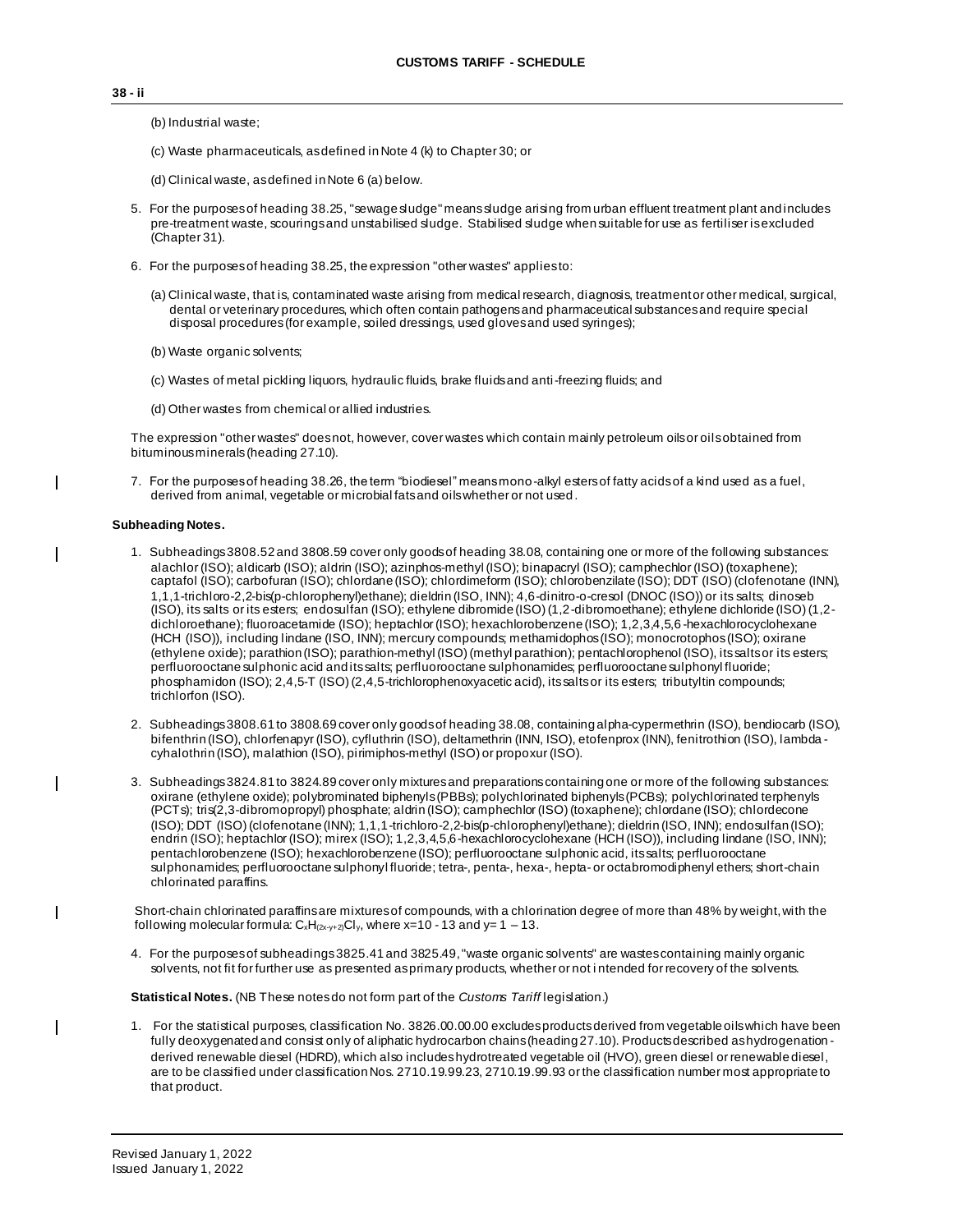| <b>Tariff</b><br>Item | <b>SS</b> | <b>Description of Goods</b>                                                                                                                                                       | Unit of<br>Meas.         | <b>MFN</b><br><b>Tariff</b> | Applicable<br><b>Preferential Tariffs</b>                                                                                   |
|-----------------------|-----------|-----------------------------------------------------------------------------------------------------------------------------------------------------------------------------------|--------------------------|-----------------------------|-----------------------------------------------------------------------------------------------------------------------------|
| 38.01                 |           | Artificial graphite; colloidal or semi-colloidal graphite; preparations<br>based on graphite or other carbon in the form of pastes, blocks, plates<br>or other semi-manufactures. |                          |                             |                                                                                                                             |
|                       |           | 3801.10.00 00 - Artificial graphite                                                                                                                                               | KGM                      | Free                        | CCCT, LDCT, GPT, UST,<br>MXT, CIAT, CT, CRT, IT,<br>NT, SLT, PT, COLT, JT,<br>PAT, HNT, KRT, CEUT,<br>UAT, CPTPT, UKT: Free |
|                       |           | 3801.20.00 00 -Colloidal or semi-colloidal graphite                                                                                                                               | <b>KGM</b>               | Free                        | CCCT, LDCT, GPT, UST,<br>MXT, CIAT, CT, CRT, IT,<br>NT, SLT, PT, COLT, JT,<br>PAT, HNT, KRT, CEUT,<br>UAT, CPTPT, UKT: Free |
|                       |           | 3801.30.00 00 -Carbonaceous pastes for electrodes and similar pastes for furnace<br>linings                                                                                       | <b>KGM</b>               | Free                        | CCCT, LDCT, GPT, UST,<br>MXT, CIAT, CT, CRT, IT,<br>NT, SLT, PT, COLT, JT,<br>PAT, HNT, KRT, CEUT,<br>UAT, CPTPT, UKT: Free |
| 3801.90.00 00 -Other  |           |                                                                                                                                                                                   | KGM                      | Free                        | CCCT, LDCT, GPT, UST,<br>MXT, CIAT, CT, CRT, IT,<br>NT, SLT, PT, COLT, JT,<br>PAT, HNT, KRT, CEUT,<br>UAT, CPTPT, UKT: Free |
| 38.02                 |           | Activated carbon; activated natural mineral products; animal black,<br>including spent animal black.                                                                              |                          |                             |                                                                                                                             |
|                       |           | 3802.10.00 00 - Activated carbon                                                                                                                                                  | <b>KGM</b>               | Free                        | CCCT, LDCT, GPT, UST,<br>MXT, CIAT, CT, CRT, IT,<br>NT, SLT, PT, COLT, JT,<br>PAT, HNT, KRT, CEUT,<br>UAT, CPTPT, UKT: Free |
| 3802.90.00            |           | -Other                                                                                                                                                                            |                          | Free                        | CCCT, LDCT, GPT, UST,<br>MXT, CIAT, CT, CRT, IT,<br>NT, SLT, PT, COLT, JT,<br>PAT, HNT, KRT, CEUT,<br>UAT, CPTPT, UKT: Free |
|                       |           |                                                                                                                                                                                   | KGM<br>KGM<br>KGM<br>KGM |                             |                                                                                                                             |
|                       |           | 3803.00.00 00 Tall oil, whether or not refined.                                                                                                                                   | KGM                      | Free                        | CCCT, LDCT, GPT, UST,<br>MXT, CIAT, CT, CRT, IT,<br>NT, SLT, PT, COLT, JT,<br>PAT, HNT, KRT, CEUT,<br>UAT, CPTPT, UKT: Free |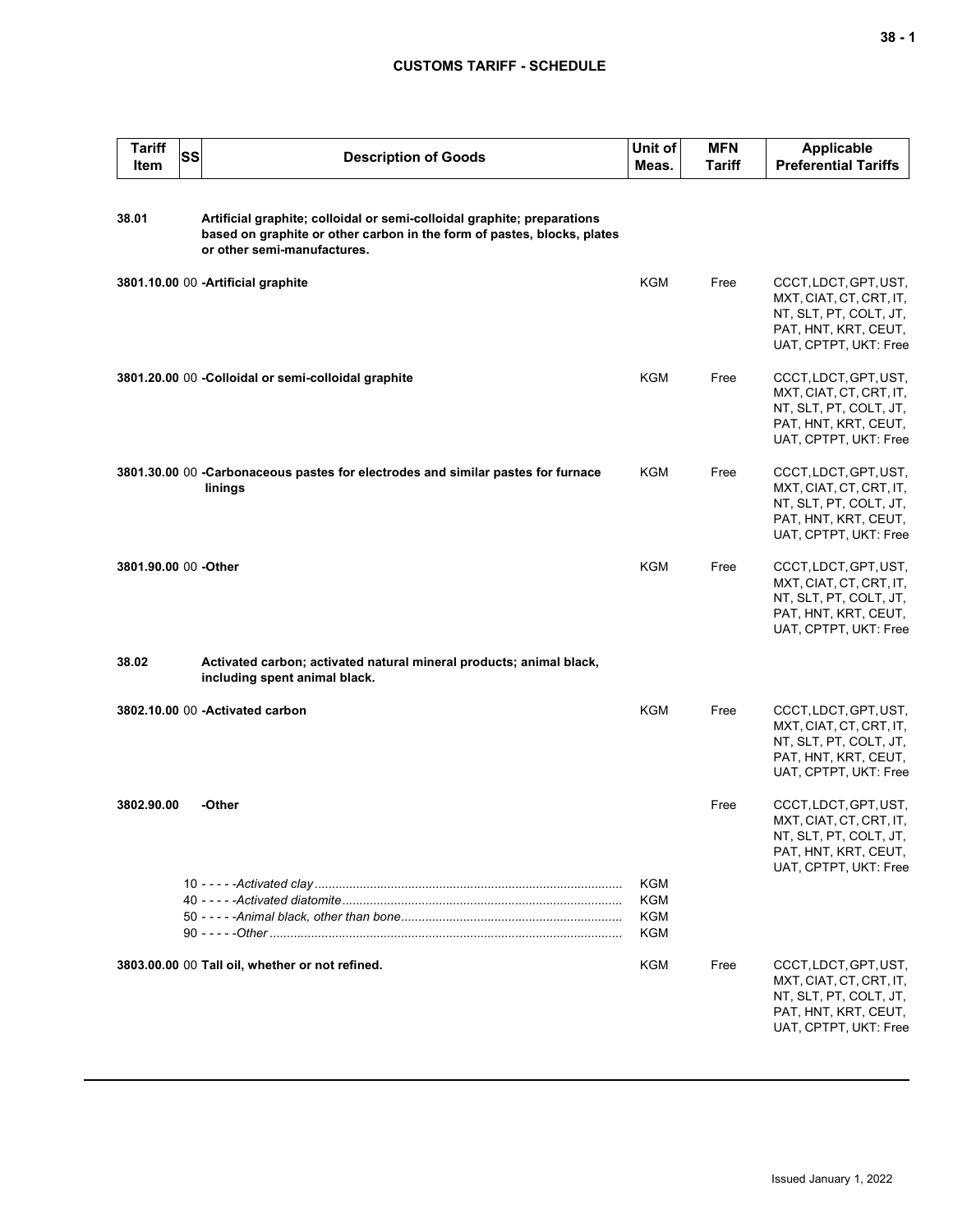| <b>Tariff</b><br>SS<br>Item | <b>Description of Goods</b>                                                                                                                                                                                                                                           | Unit of<br>Meas. | <b>MFN</b><br>Tariff | <b>Applicable</b><br><b>Preferential Tariffs</b>                                                                            |
|-----------------------------|-----------------------------------------------------------------------------------------------------------------------------------------------------------------------------------------------------------------------------------------------------------------------|------------------|----------------------|-----------------------------------------------------------------------------------------------------------------------------|
|                             | 3804.00.00 00 Residual lyes from the manufacture of wood pulp, whether or not<br>concentrated, desugared or chemically treated, including lignin<br>sulphonates, but excluding tall oil of heading 38.03.                                                             | <b>KGM</b>       | Free                 | CCCT, LDCT, GPT, UST,<br>MXT, CIAT, CT, CRT, IT,<br>NT, SLT, PT, COLT, JT,<br>PAT, HNT, KRT, CEUT,<br>UAT, CPTPT, UKT: Free |
| 38.05                       | Gum, wood or sulphate turpentine and other terpenic oils produced by<br>the distillation or other treatment of coniferous woods; crude dipentene;<br>sulphite turpentine and other crude para-cymene; pine oil containing<br>alpha-terpineol as the main constituent. |                  |                      |                                                                                                                             |
|                             | 3805.10.00 00 -Gum, wood or sulphate turpentine oils                                                                                                                                                                                                                  | <b>KGM</b>       | Free                 | CCCT, LDCT, GPT, UST,<br>MXT, CIAT, CT, CRT, IT,<br>NT, SLT, PT, COLT, JT,<br>PAT, HNT, KRT, CEUT,<br>UAT, CPTPT, UKT: Free |
| 3805.90.00 00 -Other        |                                                                                                                                                                                                                                                                       | KGM              | Free                 | CCCT, LDCT, GPT, UST,<br>MXT, CIAT, CT, CRT, IT,<br>NT, SLT, PT, COLT, JT,<br>PAT, HNT, KRT, CEUT,<br>UAT, CPTPT, UKT: Free |
| 38.06                       | Rosin and resin acids, and derivatives thereof; rosin spirit and rosin<br>oils; run gums.                                                                                                                                                                             |                  |                      |                                                                                                                             |
|                             | 3806.10.00 00 - Rosin and resin acids                                                                                                                                                                                                                                 | <b>KGM</b>       | Free                 | CCCT, LDCT, GPT, UST,<br>MXT, CIAT, CT, CRT, IT,<br>NT, SLT, PT, COLT, JT,<br>PAT, HNT, KRT, CEUT,<br>UAT, CPTPT, UKT: Free |
|                             | 3806.20.00 00 -Salts of rosin, of resin acids or of derivatives of rosin or resin acids,<br>other than salts of rosin adducts                                                                                                                                         | KGM              | Free                 | CCCT, LDCT, GPT, UST,<br>MXT, CIAT, CT, CRT, IT,<br>NT, SLT, PT, COLT, JT,<br>PAT, HNT, KRT, CEUT,<br>UAT, CPTPT, UKT: Free |
| 3806.30.00 00 - Ester gums  |                                                                                                                                                                                                                                                                       | <b>KGM</b>       | Free                 | CCCT, LDCT, GPT, UST,<br>MXT, CIAT, CT, CRT, IT,<br>NT, SLT, PT, COLT, JT,<br>PAT, HNT, KRT, CEUT,<br>UAT, CPTPT, UKT: Free |
| 3806.90.00 00 -Other        |                                                                                                                                                                                                                                                                       | <b>KGM</b>       | Free                 | CCCT, LDCT, GPT, UST,<br>MXT, CIAT, CT, CRT, IT,<br>NT, SLT, PT, COLT, JT,<br>PAT, HNT, KRT, CEUT,<br>UAT, CPTPT, UKT: Free |
|                             | 3807.00.00 00 Wood tar; wood tar oils; wood creosote; wood naphtha; vegetable pitch;<br>brewers' pitch and similar preparations based on rosin, resin acids or on<br>vegetable pitch.                                                                                 | KGM              | Free                 | CCCT, LDCT, GPT, UST,<br>MXT, CIAT, CT, CRT, IT,<br>NT, SLT, PT, COLT, JT,<br>PAT, HNT, KRT, CEUT,<br>UAT, CPTPT, UKT: Free |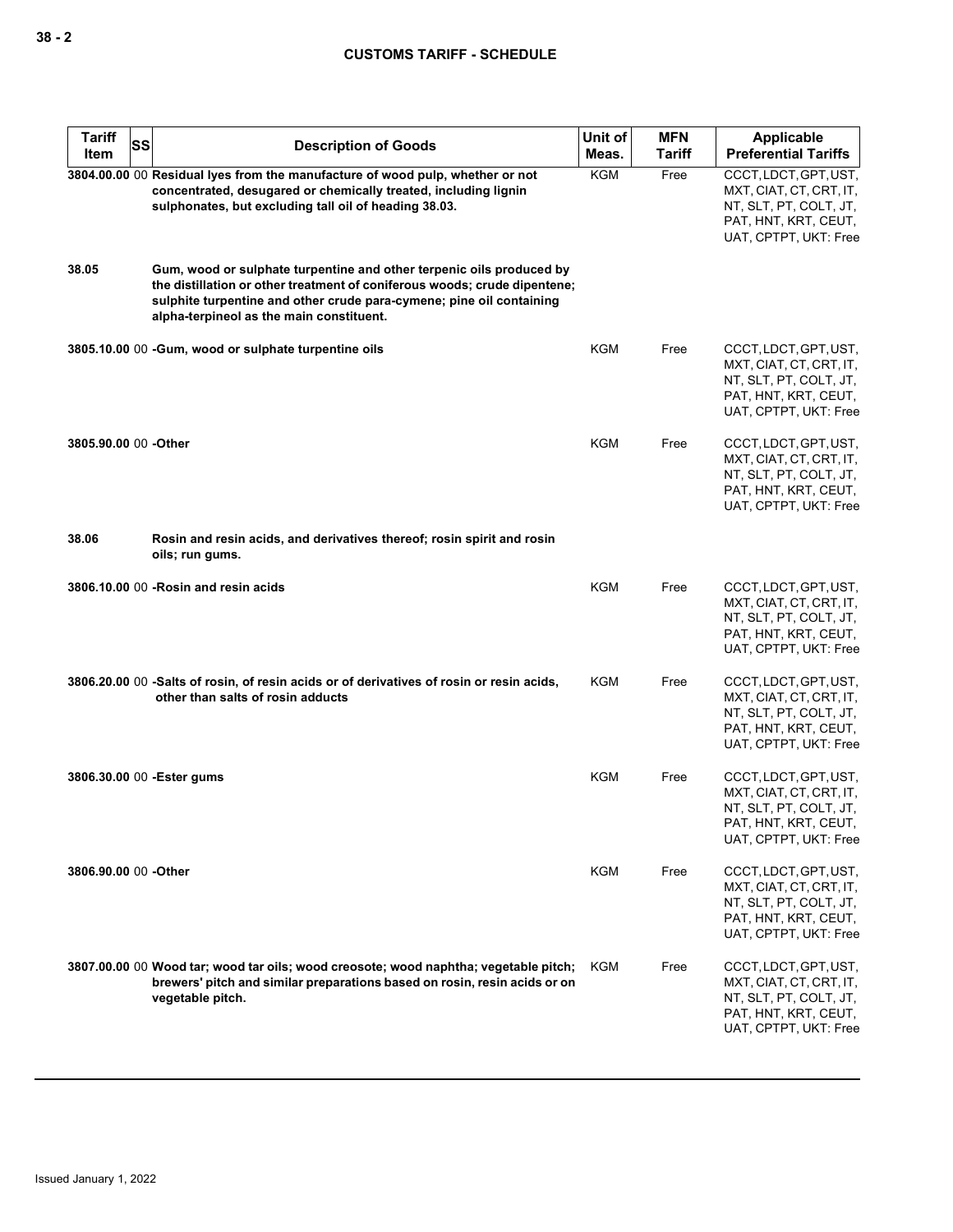| v<br>. . |  | $\overline{\phantom{a}}$ |
|----------|--|--------------------------|
|----------|--|--------------------------|

| <b>Tariff</b><br>Item   | <b>SS</b> | <b>Description of Goods</b>                                                                                                                                                                                                                                                                                  | Unit of<br>Meas. | <b>MFN</b><br><b>Tariff</b> | <b>Applicable</b><br><b>Preferential Tariffs</b>                                                                            |
|-------------------------|-----------|--------------------------------------------------------------------------------------------------------------------------------------------------------------------------------------------------------------------------------------------------------------------------------------------------------------|------------------|-----------------------------|-----------------------------------------------------------------------------------------------------------------------------|
| 38.08                   |           | Insecticides, rodenticides, fungicides, herbicides, anti-sprouting<br>products and plant-growth regulators, disinfectants and similar<br>products, put up in forms or packings for retail sale or as preparations<br>or articles (for example, sulphur-treated bands, wicks and candles, and<br>fly-papers). |                  |                             |                                                                                                                             |
|                         |           | -Goods specified in Subheading Note 1 to this Chapter:                                                                                                                                                                                                                                                       |                  |                             |                                                                                                                             |
|                         |           | 3808.52.00 00 - -DDT (ISO) (clofenotane (INN)), in packings of a net weight content not KGM<br>exceeding 300 g                                                                                                                                                                                               |                  | 6.5%                        | CCCT, LDCT, GPT, UST,<br>MXT, CIAT, CT, CRT, IT,<br>NT, SLT, PT, COLT, JT,<br>PAT, HNT, KRT, CEUT,<br>UAT, CPTPT, UKT: Free |
| 3808.59                 |           | --Other                                                                                                                                                                                                                                                                                                      |                  |                             |                                                                                                                             |
|                         |           | 3808.59.10 00 - - - In packages of a gross weight not exceeding 1.36 kg each                                                                                                                                                                                                                                 | KGM              | 6.5%                        | CCCT, LDCT, GPT, UST,<br>MXT, CIAT, CT, CRT, IT,<br>NT, SLT, PT, COLT, JT,<br>PAT, HNT, KRT, CEUT,<br>UAT, CPTPT, UKT: Free |
|                         |           | 3808.59.20 00 - - - In bulk or in packages of a gross weight exceeding 1.36 kg each                                                                                                                                                                                                                          | KGM              | Free                        | CCCT, LDCT, GPT, UST,<br>MXT, CIAT, CT, CRT, IT,<br>NT, SLT, PT, COLT, JT,<br>PAT, HNT, KRT, CEUT,<br>UAT, CPTPT, UKT: Free |
|                         |           | -Goods specified in Subheading Note 2 to this Chapter:                                                                                                                                                                                                                                                       |                  |                             |                                                                                                                             |
|                         |           | 3808.61.00 00 - - In packings of a net weight content not exceeding 300 g                                                                                                                                                                                                                                    | <b>KGM</b>       | 6.5%                        | CCCT, LDCT, GPT, UST,<br>MXT, CIAT, CT, CRT, IT,<br>NT, SLT, PT, COLT, JT,<br>PAT, HNT, KRT, CEUT,<br>UAT, CPTPT, UKT: Free |
| 3808.62                 |           | -- In packings of a net weight content exceeding 300 g but not exceeding<br>7.5 kg                                                                                                                                                                                                                           |                  |                             |                                                                                                                             |
|                         |           | 3808.62.10 00 - - - In packages of a gross weight not exceeding 1.36 kg each                                                                                                                                                                                                                                 | KGM              | 6.5%                        | CCCT, LDCT, GPT, UST,<br>MXT, CIAT, CT, CRT, IT,<br>NT, SLT, PT, COLT, JT,<br>PAT, HNT, KRT, CEUT,<br>UAT, CPTPT, UKT: Free |
|                         |           | 3808.62.20 00 - - - In bulk or in packages of a gross weight exceeding 1.36 kg each                                                                                                                                                                                                                          | <b>KGM</b>       | Free                        | CCCT, LDCT, GPT, UST,<br>MXT, CIAT, CT, CRT, IT,<br>NT, SLT, PT, COLT, JT,<br>PAT, HNT, KRT, CEUT,<br>UAT, CPTPT, UKT: Free |
| 3808.69.00 00 - - Other |           |                                                                                                                                                                                                                                                                                                              | KGM              | Free                        | CCCT, LDCT, GPT, UST,<br>MXT, CIAT, CT, CRT, IT,<br>NT, SLT, PT, COLT, JT,<br>PAT, HNT, KRT, CEUT,<br>UAT, CPTPT, UKT: Free |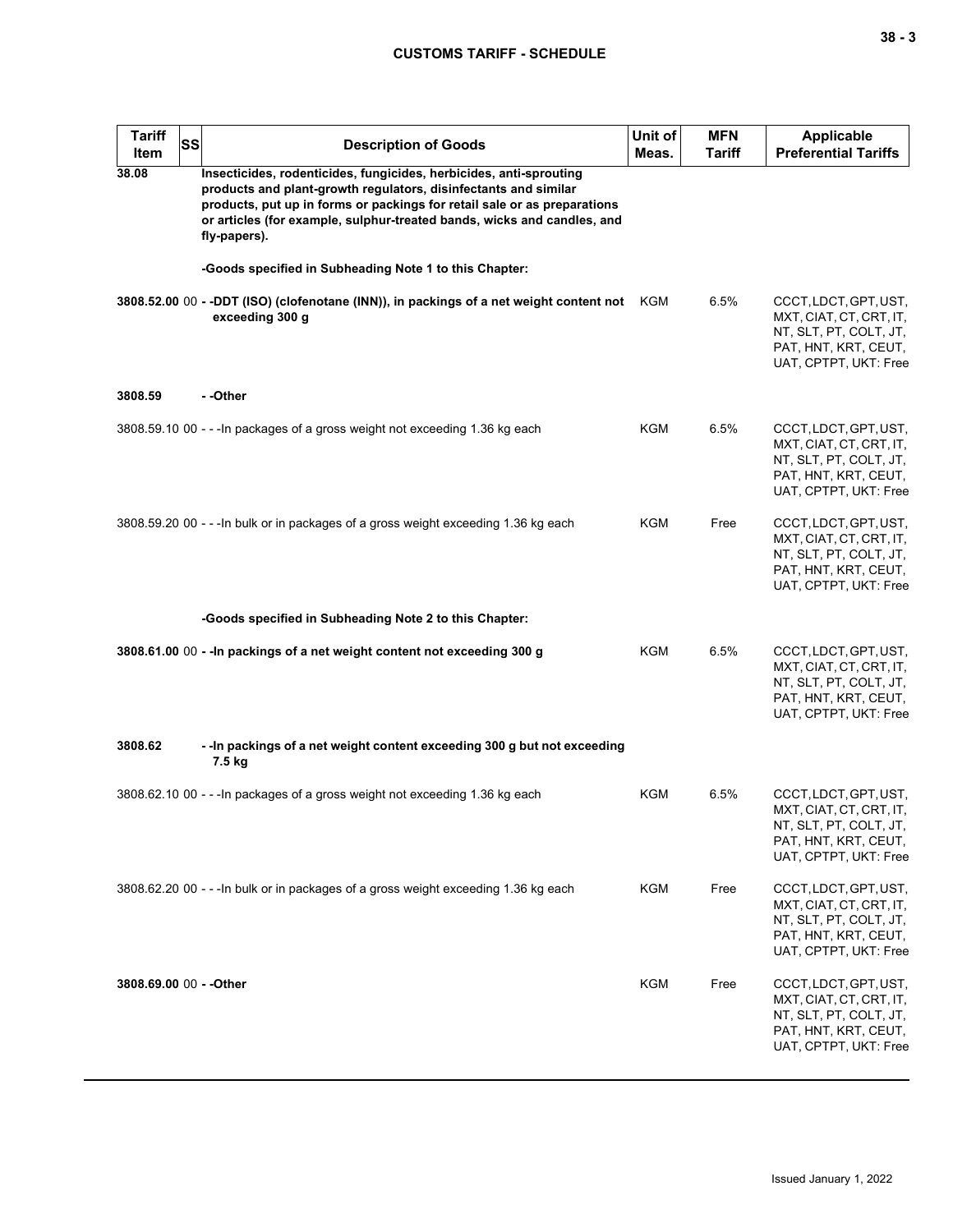| <b>Tariff</b><br>Item | <b>SS</b> | <b>Description of Goods</b>                                                 | Unit of<br>Meas.  | <b>MFN</b><br><b>Tariff</b> | <b>Applicable</b><br><b>Preferential Tariffs</b>                                                                            |
|-----------------------|-----------|-----------------------------------------------------------------------------|-------------------|-----------------------------|-----------------------------------------------------------------------------------------------------------------------------|
|                       |           | -Other:                                                                     |                   |                             |                                                                                                                             |
| 3808.91               |           | --Insecticides                                                              |                   |                             |                                                                                                                             |
| 3808.91.10            |           | --- In packages of a gross weight not exceeding 1.36 kg each                |                   | 6.5%                        | CCCT, LDCT, GPT, UST,<br>MXT, CIAT, CT, CRT, IT,<br>NT, SLT, PT, COLT, JT,<br>PAT, HNT, KRT, CEUT,<br>UAT, CPTPT, UKT: Free |
|                       |           | 10 - - - - - Containing bromomethane (methyl bromide) or bromochloromethane | KGM<br>KGM        |                             |                                                                                                                             |
| 3808.91.20            |           | --- In bulk or in packages of a gross weight exceeding 1.36 kg each         |                   | Free                        | CCCT, LDCT, GPT, UST,<br>MXT, CIAT, CT, CRT, IT,<br>NT, SLT, PT, COLT, JT,<br>PAT, HNT, KRT, CEUT,<br>UAT, CPTPT, UKT: Free |
|                       |           | 10 - - - - - Containing bromomethane (methyl bromide) or bromochloromethane | KGM<br>KGM        |                             |                                                                                                                             |
| 3808.92               |           | --Fungicides                                                                |                   |                             |                                                                                                                             |
| 3808.92.10            |           | --- In packages of a gross weight not exceeding 1.36 kg each                |                   | 6.5%                        | CCCT, LDCT, GPT, UST,<br>MXT, CIAT, CT, CRT, IT,<br>NT, SLT, PT, COLT, JT,<br>PAT, HNT, KRT, CEUT,<br>UAT, CPTPT, UKT: Free |
|                       |           | 10 - - - - - Containing bromomethane (methyl bromide) or bromochloromethane | KGM<br>KGM        |                             |                                                                                                                             |
| 3808.92.20            |           | --- In bulk or in packages of a gross weight exceeding 1.36 kg each         |                   | Free                        | CCCT, LDCT, GPT, UST,<br>MXT, CIAT, CT, CRT, IT,<br>NT, SLT, PT, COLT, JT,<br>PAT, HNT, KRT, CEUT,<br>UAT, CPTPT, UKT: Free |
|                       |           | 10 - - - - - Containing bromomethane (methyl bromide) or bromochloromethane | KGM<br><b>KGM</b> |                             |                                                                                                                             |
| 3808.93               |           | --Herbicides, anti-sprouting products and plant-growth regulators           |                   |                             |                                                                                                                             |
| 3808.93.10            |           | --- In packages of a gross weight not exceeding 1.36 kg each                |                   | 6.5%                        | CCCT, LDCT, GPT, UST,<br>MXT, CIAT, CT, CRT, IT,<br>NT, SLT, PT, COLT, JT,<br>PAT, HNT, KRT, CEUT,<br>UAT, CPTPT, UKT: Free |
|                       |           | 10 - - - - - Containing bromomethane (methyl bromide) or bromochloromethane | KGM<br>KGM        |                             |                                                                                                                             |
| 3808.93.20            |           | --- In bulk or in packages of a gross weight exceeding 1.36 kg each         |                   | Free                        | CCCT, LDCT, GPT, UST,<br>MXT, CIAT, CT, CRT, IT,<br>NT, SLT, PT, COLT, JT,<br>PAT, HNT, KRT, CEUT,<br>UAT, CPTPT, UKT: Free |
|                       |           | 10 - - - - - Containing bromomethane (methyl bromide) or bromochloromethane | KGM<br>KGM        |                             |                                                                                                                             |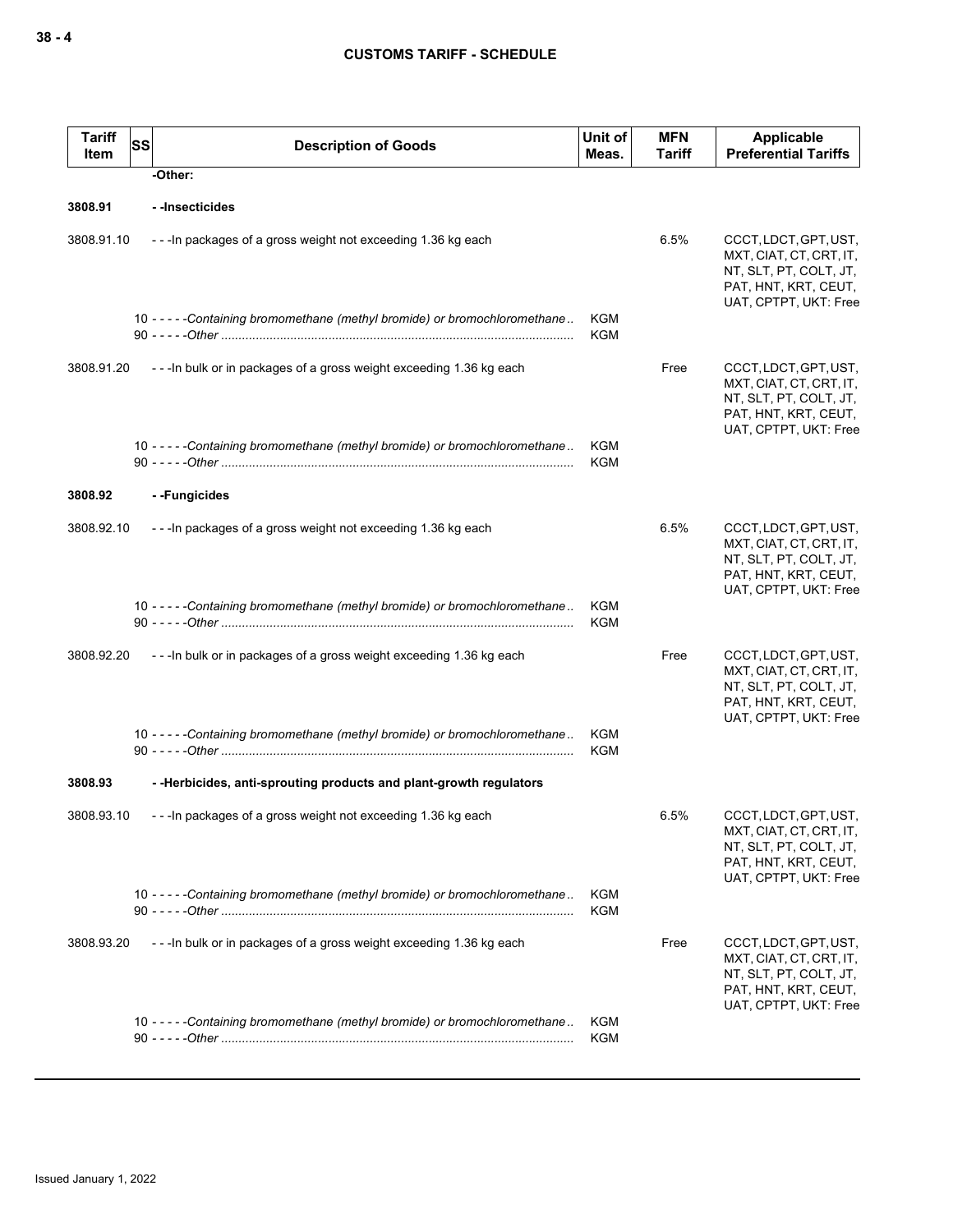| <b>Tariff</b><br>Item | SS | <b>Description of Goods</b>                                                                                                                                                                                                                                                 | Unit of<br>Meas.  | <b>MFN</b><br>Tariff | Applicable<br><b>Preferential Tariffs</b>                                                                                                |
|-----------------------|----|-----------------------------------------------------------------------------------------------------------------------------------------------------------------------------------------------------------------------------------------------------------------------------|-------------------|----------------------|------------------------------------------------------------------------------------------------------------------------------------------|
| 3808.94               |    | --Disinfectants                                                                                                                                                                                                                                                             |                   |                      |                                                                                                                                          |
| 3808.94.10            |    | - - - In packages of a gross weight not exceeding 1.36 kg each                                                                                                                                                                                                              |                   | 6.5%                 | CCCT, LDCT, GPT, UST,<br>MXT, CIAT, CT, CRT, IT,<br>NT, SLT, PT, COLT, JT,<br>PAT, HNT, KRT, CEUT,<br>UAT, CPTPT, UKT: Free              |
|                       |    | 10 - - - - - Containing bromomethane (methyl bromide) or bromochloromethane                                                                                                                                                                                                 | <b>KGM</b><br>KGM |                      |                                                                                                                                          |
| 3808.94.20            |    | --- In bulk or in packages of a gross weight exceeding 1.36 kg each                                                                                                                                                                                                         |                   | Free                 | CCCT, LDCT, GPT, UST,<br>MXT, CIAT, CT, CRT, IT,<br>NT, SLT, PT, COLT, JT,<br>PAT, HNT, KRT, CEUT,<br>UAT, CPTPT, UKT: Free              |
|                       |    | 10 - - - - - Containing bromomethane (methyl bromide) or bromochloromethane                                                                                                                                                                                                 | KGM<br>KGM        |                      |                                                                                                                                          |
| 3808.99               |    | - -Other                                                                                                                                                                                                                                                                    |                   |                      |                                                                                                                                          |
| 3808.99.10            |    | --- In packages of a gross weight not exceeding 1.36 kg each                                                                                                                                                                                                                |                   | 6.5%                 | AUT, NZT, CCCT, LDCT,<br>GPT, UST, MXT, CIAT,<br>CT, CRT, IT, NT, SLT, PT,<br>COLT, JT, PAT, HNT,<br>KRT, CEUT, UAT,<br>CPTPT, UKT: Free |
|                       |    | 10 - - - - - Containing bromomethane (methyl bromide) or bromochloromethane                                                                                                                                                                                                 | KGM<br>KGM        |                      |                                                                                                                                          |
| 3808.99.20            |    | --- In bulk or in packages of a gross weight exceeding 1.36 kg each                                                                                                                                                                                                         |                   | Free                 | CCCT, LDCT, GPT, UST,<br>MXT, CIAT, CT, CRT, IT,<br>NT, SLT, PT, COLT, JT,<br>PAT, HNT, KRT, CEUT,<br>UAT, CPTPT, UKT: Free              |
|                       |    | 10 - - - - - Containing bromomethane (methyl bromide) or bromochloromethane                                                                                                                                                                                                 | KGM<br>KGM        |                      |                                                                                                                                          |
| 38.09                 |    | Finishing agents, dye carriers to accelerate the dyeing or fixing of dye-<br>stuffs and other products and preparations (for example, dressings and<br>mordants), of a kind used in the textile, paper, leather or like industries,<br>not elsewhere specified or included. |                   |                      |                                                                                                                                          |
|                       |    | 3809.10.00 00 - With a basis of amylaceous substances                                                                                                                                                                                                                       | KGM               | Free                 | CCCT, LDCT, GPT, UST,<br>MXT, CIAT, CT, CRT, IT,<br>NT, SLT, PT, COLT, JT,<br>PAT, HNT, KRT, CEUT,<br>UAT, CPTPT, UKT: Free              |
|                       |    | -Other:                                                                                                                                                                                                                                                                     |                   |                      |                                                                                                                                          |
| 3809.91.00            |    | - -Of a kind used in the textile or like industries                                                                                                                                                                                                                         |                   | Free                 | AUT, NZT, CCCT, LDCT,<br>GPT, UST, MXT, CIAT,<br>CT.CRT.IT.NT.SLT.PT.<br>COLT, JT, PAT, HNT,<br>KRT, CEUT, UAT,<br>CPTPT, UKT: Free      |
|                       |    |                                                                                                                                                                                                                                                                             | KGM               |                      |                                                                                                                                          |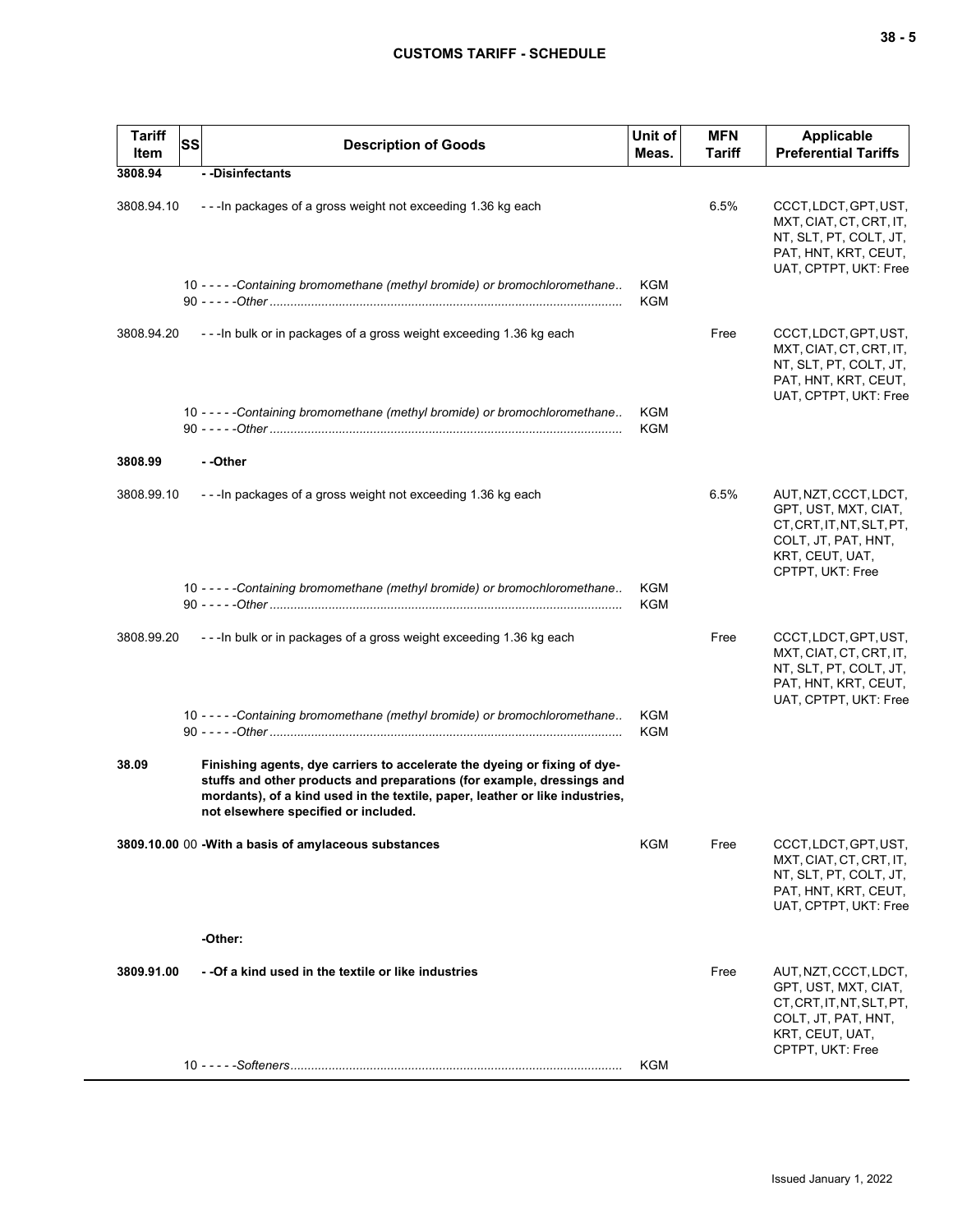| Tariff<br>Item          | SS | <b>Description of Goods</b>                                                                                                                                                                                                                                                                                 | Unit of<br>Meas. | <b>MFN</b><br>Tariff | Applicable<br><b>Preferential Tariffs</b>                                                                                           |
|-------------------------|----|-------------------------------------------------------------------------------------------------------------------------------------------------------------------------------------------------------------------------------------------------------------------------------------------------------------|------------------|----------------------|-------------------------------------------------------------------------------------------------------------------------------------|
|                         |    | 90 - - - - - Other ………………………………………………………………………………………                                                                                                                                                                                                                                                        | <b>KGM</b>       |                      |                                                                                                                                     |
|                         |    | 3809.92.00 00 - - Of a kind used in the paper or like industries                                                                                                                                                                                                                                            | KGM              | Free                 | AUT, NZT, CCCT, LDCT,<br>GPT, UST, MXT, CIAT,<br>CT.CRT.IT.NT.SLT.PT.<br>COLT, JT, PAT, HNT,<br>KRT, CEUT, UAT,<br>CPTPT, UKT: Free |
|                         |    | 3809.93.00 00 - - Of a kind used in the leather or like industries                                                                                                                                                                                                                                          | KGM              | Free                 | CCCT, LDCT, GPT, UST,<br>MXT, CIAT, CT, CRT, IT,<br>NT, SLT, PT, COLT, JT,<br>PAT, HNT, KRT, CEUT,<br>UAT, CPTPT, UKT: Free         |
| 38.10                   |    | Pickling preparations for metal surfaces; fluxes and other auxiliary<br>preparations for soldering, brazing or welding; soldering, brazing or<br>welding powders and pastes consisting of metal and other materials;<br>preparations of a kind used as cores or coatings for welding electrodes<br>or rods. |                  |                      |                                                                                                                                     |
|                         |    | 3810.10.00 00 -Pickling preparations for metal surfaces; soldering, brazing or welding<br>powders and pastes consisting of metal and other materials                                                                                                                                                        | KGM              | Free                 | CCCT, LDCT, GPT, UST,<br>MXT, CIAT, CT, CRT, IT,<br>NT, SLT, PT, COLT, JT,<br>PAT, HNT, KRT, CEUT,<br>UAT, CPTPT, UKT: Free         |
| 3810.90.00 00 - Other   |    |                                                                                                                                                                                                                                                                                                             | KGM              | Free                 | CCCT, LDCT, GPT, UST,<br>MXT, CIAT, CT, CRT, IT,<br>NT, SLT, PT, COLT, JT,<br>PAT, HNT, KRT, CEUT,<br>UAT, CPTPT, UKT: Free         |
| 38.11                   |    | Anti-knock preparations, oxidation inhibitors, gum inhibitors, viscosity<br>improvers, anti-corrosive preparations and other prepared additives, for<br>mineral oils (including gasoline) or for other liquids used for the same<br>purposes as mineral oils.                                               |                  |                      |                                                                                                                                     |
|                         |    | -Anti-knock preparations:                                                                                                                                                                                                                                                                                   |                  |                      |                                                                                                                                     |
|                         |    | 3811.11.00 00 - - Based on lead compounds                                                                                                                                                                                                                                                                   | <b>KGM</b>       | Free                 | CCCT, LDCT, GPT, UST,<br>MXT, CIAT, CT, CRT, IT,<br>NT, SLT, PT, COLT, JT,<br>PAT, HNT, KRT, CEUT,<br>UAT, CPTPT, UKT: Free         |
| 3811.19.00 00 - - Other |    |                                                                                                                                                                                                                                                                                                             | <b>KGM</b>       | Free                 | CCCT, LDCT, GPT, UST,<br>MXT, CIAT, CT, CRT, IT,<br>NT, SLT, PT, COLT, JT,<br>PAT, HNT, KRT, CEUT,<br>UAT, CPTPT, UKT: Free         |

**-Additives for lubricating oils:**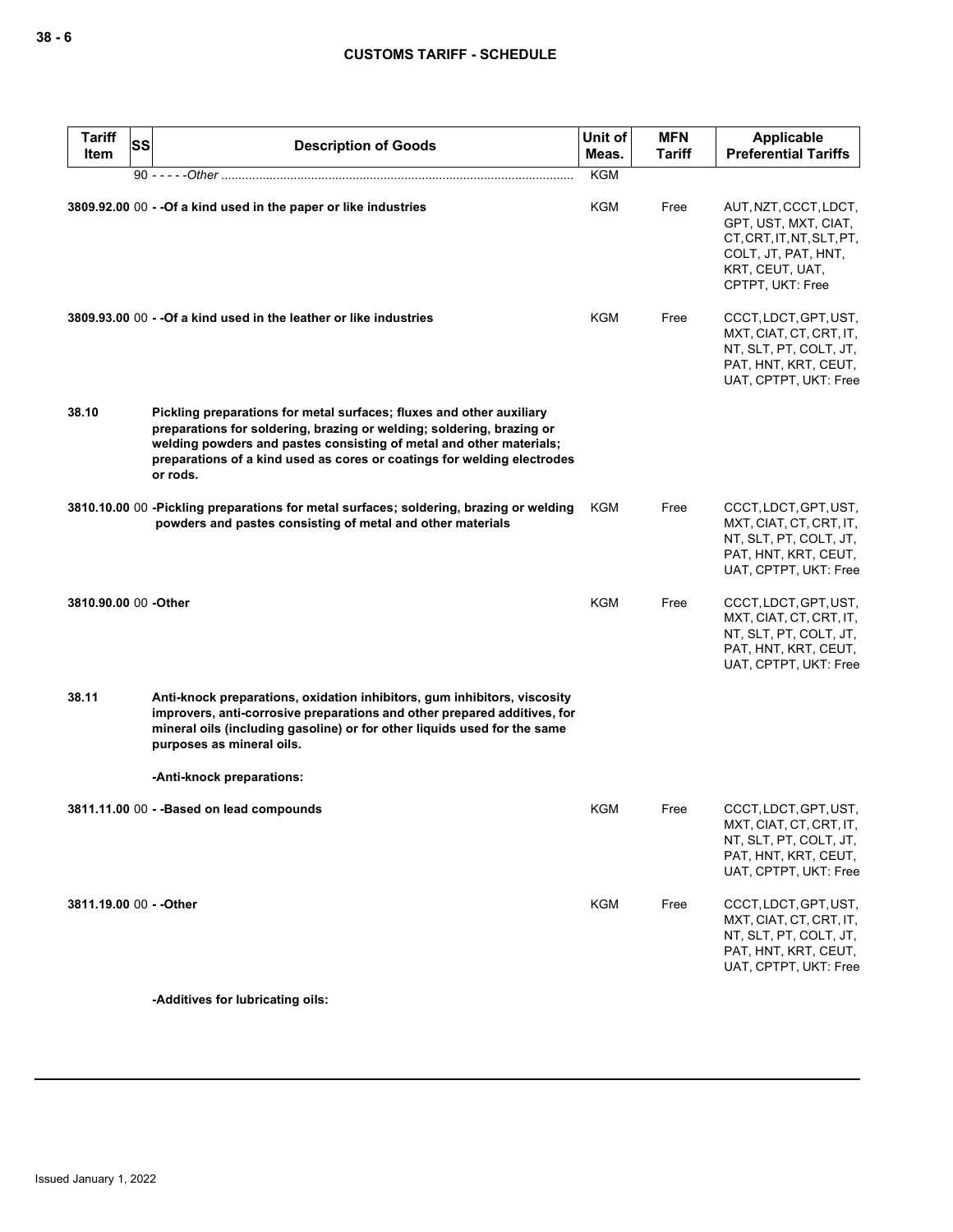| I<br>$-$<br>$\overline{\phantom{a}}$ |  |  |
|--------------------------------------|--|--|
|--------------------------------------|--|--|

| <b>Tariff</b><br>Item | <b>SS</b><br><b>Description of Goods</b>                                                                                                                                                                  | Unit of<br>Meas.         | <b>MFN</b><br>Tariff | Applicable<br><b>Preferential Tariffs</b>                                                                                                |
|-----------------------|-----------------------------------------------------------------------------------------------------------------------------------------------------------------------------------------------------------|--------------------------|----------------------|------------------------------------------------------------------------------------------------------------------------------------------|
| 3811.21.00            | - -Containing petroleum oils or oils obtained from bituminous minerals                                                                                                                                    |                          | Free                 | AUT, NZT, CCCT, LDCT,<br>GPT, UST, MXT, CIAT,<br>CT.CRT.IT.NT.SLT.PT.<br>COLT, JT, PAT, HNT,<br>KRT, CEUT, UAT,                          |
|                       |                                                                                                                                                                                                           | KGM<br><b>KGM</b>        |                      | CPTPT, UKT: Free                                                                                                                         |
|                       | 3811.29.00 00 - - Other                                                                                                                                                                                   | <b>KGM</b>               | Free                 | AUT, NZT, CCCT, LDCT,<br>GPT, UST, MXT, CIAT,<br>CT, CRT, IT, NT, SLT, PT,<br>COLT, JT, PAT, HNT,<br>KRT, CEUT, UAT,<br>CPTPT, UKT: Free |
| 3811.90.00            | -Other                                                                                                                                                                                                    |                          | Free                 | AUT, NZT, CCCT, LDCT,<br>GPT, UST, MXT, CIAT,<br>CT, CRT, IT, NT, SLT, PT,<br>COLT, JT, PAT, HNT,<br>KRT, CEUT, UAT,<br>CPTPT, UKT: Free |
|                       |                                                                                                                                                                                                           | <b>KGM</b><br><b>KGM</b> |                      |                                                                                                                                          |
| 38.12                 | Prepared rubber accelerators; compound plasticizers for rubber or<br>plastics, not elsewhere specified or included; anti-oxidizing<br>preparations and other compound stabilizers for rubber or plastics. |                          |                      |                                                                                                                                          |
|                       | 3812.10.00 00 -Prepared rubber accelerators                                                                                                                                                               | <b>KGM</b>               | Free                 | CCCT, LDCT, GPT, UST,<br>MXT, CIAT, CT, CRT, IT,<br>NT, SLT, PT, COLT, JT,<br>PAT, HNT, KRT, CEUT,<br>UAT, CPTPT, UKT: Free              |
|                       | 3812.20.00 00 -Compound plasticizers for rubber or plastics                                                                                                                                               | KGM                      | Free                 | CCCT, LDCT, GPT, UST,<br>MXT, CIAT, CT, CRT, IT,<br>NT, SLT, PT, COLT, JT,<br>PAT, HNT, KRT, CEUT,<br>UAT, CPTPT, UKT: Free              |
|                       | -Anti-oxidizing preparations and other compound stabilizers for rubber<br>or plastics:                                                                                                                    |                          |                      |                                                                                                                                          |
|                       | 3812.31.00 00 - - Mixtures of oligomers of 2,2,4-trimethyl-1,2-dihydroquinoline (TMQ)                                                                                                                     | KGM                      | Free                 | CCCT, LDCT, GPT, UST,<br>MXT, CIAT, CT, CRT, IT,<br>NT, SLT, PT, COLT, JT,<br>PAT, HNT, KRT, CEUT,<br>UAT, CPTPT, UKT: Free              |
| 3812.39.00            | - -Other                                                                                                                                                                                                  |                          | Free                 | CCCT, LDCT, GPT, UST,<br>MXT, CIAT, CT, CRT, IT,<br>NT, SLT, PT, COLT, JT,<br>PAT, HNT, KRT, CEUT,<br>UAT, CPTPT, UKT: Free              |
|                       | $---For rubber:$                                                                                                                                                                                          | <b>KGM</b>               |                      |                                                                                                                                          |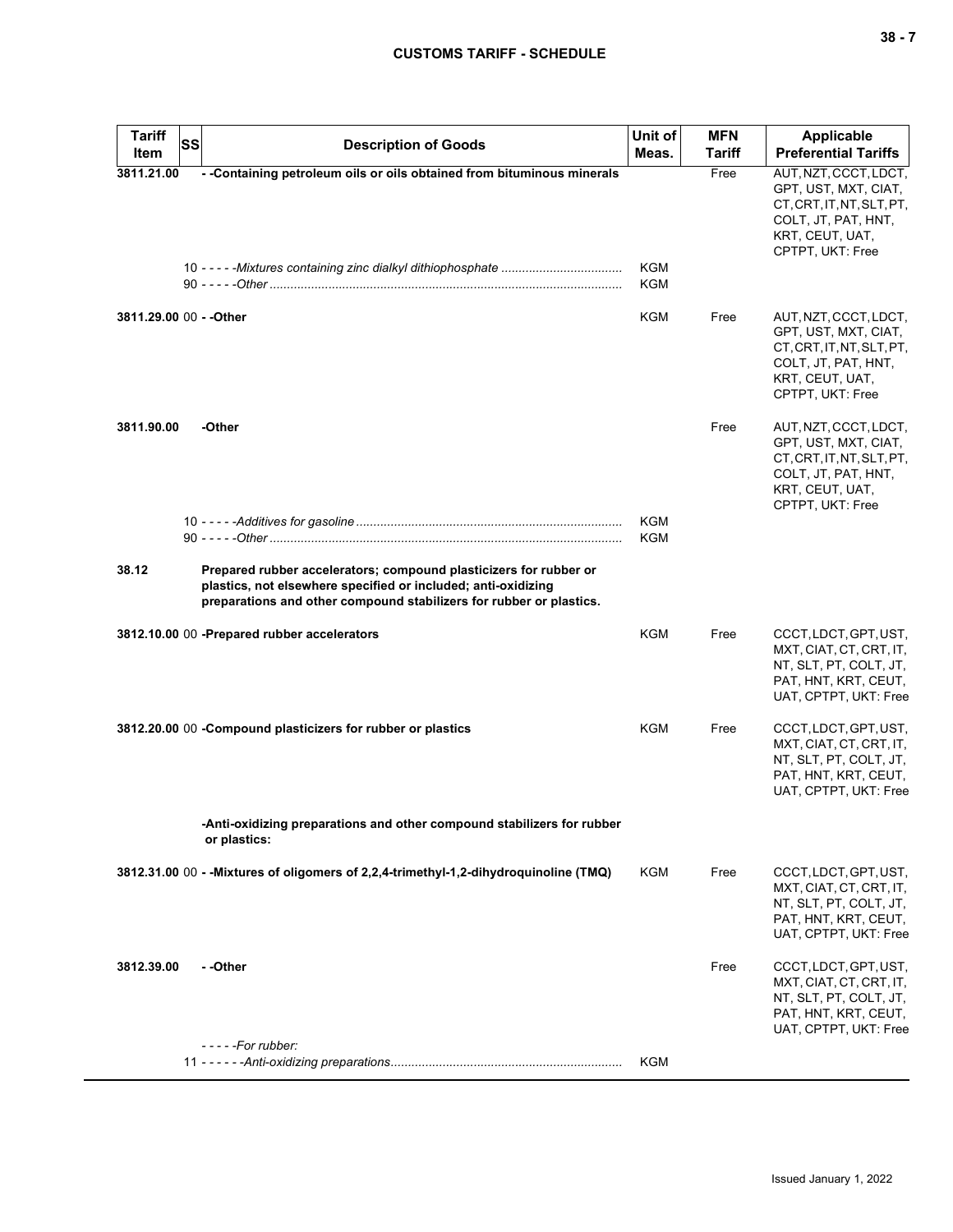| <b>Tariff</b><br>Item | SS | <b>Description of Goods</b>                                                                                                                  | Unit of<br>Meas.  | <b>MFN</b><br>Tariff | Applicable<br><b>Preferential Tariffs</b>                                                                                   |
|-----------------------|----|----------------------------------------------------------------------------------------------------------------------------------------------|-------------------|----------------------|-----------------------------------------------------------------------------------------------------------------------------|
|                       |    |                                                                                                                                              | <b>KGM</b>        |                      |                                                                                                                             |
|                       |    | -----For plastics:                                                                                                                           |                   |                      |                                                                                                                             |
|                       |    |                                                                                                                                              | KGM               |                      |                                                                                                                             |
|                       |    |                                                                                                                                              | KGM<br><b>KGM</b> |                      |                                                                                                                             |
|                       |    |                                                                                                                                              |                   |                      |                                                                                                                             |
| 3813.00.00            |    | Preparations and charges for fire-extinguishers; charged fire-<br>extinguishing grenades.                                                    |                   | Free                 | CCCT, LDCT, GPT, UST,<br>MXT, CIAT, CT, CRT, IT,<br>NT, SLT, PT, COLT, JT,<br>PAT, HNT, KRT, CEUT,<br>UAT, CPTPT, UKT: Free |
|                       |    | 10 -----Containing bromochlorodifluoromethane, bromotrifluoromethane or                                                                      | <b>KGM</b>        |                      |                                                                                                                             |
|                       |    | 20 - - - - - Containing methane, ethane or propane hydrobromofluorocarbons                                                                   | <b>KGM</b>        |                      |                                                                                                                             |
|                       |    | 30 - - - - - Containing methane, ethane or propane hydrochlorofluorocarbons                                                                  |                   |                      |                                                                                                                             |
|                       |    |                                                                                                                                              | <b>KGM</b>        |                      |                                                                                                                             |
|                       |    |                                                                                                                                              | <b>KGM</b>        |                      |                                                                                                                             |
|                       |    |                                                                                                                                              | <b>KGM</b>        |                      |                                                                                                                             |
| 3814.00.00            |    | Organic composite solvents and thinners, not elsewhere specified or<br>included; prepared paint or varnish removers.                         |                   | Free                 | CCCT, LDCT, GPT, UST,<br>MXT, CIAT, CT, CRT, IT,<br>NT, SLT, PT, COLT, JT,<br>PAT, HNT, KRT, CEUT,<br>UAT, CPTPT, UKT: Free |
|                       |    | 10 - - - - - Containing methane, ethane or propane chlorofluorocarbons (CFCs),<br>whether or not containing hydrochlorofluorocarbons (HCFCs) | KGM               |                      |                                                                                                                             |
|                       |    | 20 - - - - - Containing methane, ethane or propane hydrochlorofluorocarbons<br>(HCFCs), but not containing chlorofluorocarbons (CFCs)        | <b>KGM</b>        |                      |                                                                                                                             |
|                       |    | 30 - - - - - Containing carbon tetrachloride, bromochloromethane or 1, 1, 1-                                                                 |                   |                      |                                                                                                                             |
|                       |    |                                                                                                                                              | <b>KGM</b>        |                      |                                                                                                                             |
|                       |    |                                                                                                                                              | <b>KGM</b>        |                      |                                                                                                                             |
| 38.15                 |    | Reaction initiators, reaction accelerators and catalytic preparations, not<br>elsewhere specified or included.                               |                   |                      |                                                                                                                             |
|                       |    | -Supported catalysts:                                                                                                                        |                   |                      |                                                                                                                             |
|                       |    | 3815.11.00 00 - - With nickel or nickel compounds as the active substance                                                                    | KGM               | Free                 | CCCT, LDCT, GPT, UST,<br>MXT, CIAT, CT, CRT, IT,<br>NT, SLT, PT, COLT, JT,<br>PAT, HNT, KRT, CEUT,<br>UAT, CPTPT, UKT: Free |
|                       |    | 3815.12.00 00 - -With precious metal or precious metal compounds as the active<br>substance                                                  | KGM               | Free                 | CCCT, LDCT, GPT, UST,<br>MXT, CIAT, CT, CRT, IT,<br>NT, SLT, PT, COLT, JT,<br>PAT, HNT, KRT, CEUT,<br>UAT, CPTPT, UKT: Free |
| 3815.19.00            |    | - -Other                                                                                                                                     |                   | Free                 | CCCT, LDCT, GPT, UST,<br>MXT, CIAT, CT, CRT, IT,<br>NT, SLT, PT, COLT, JT,<br>PAT, HNT, KRT, CEUT,<br>UAT, CPTPT, UKT: Free |
|                       |    | 20 - - - - - With aluminum or aluminum compounds as the active substance                                                                     | KGM               |                      |                                                                                                                             |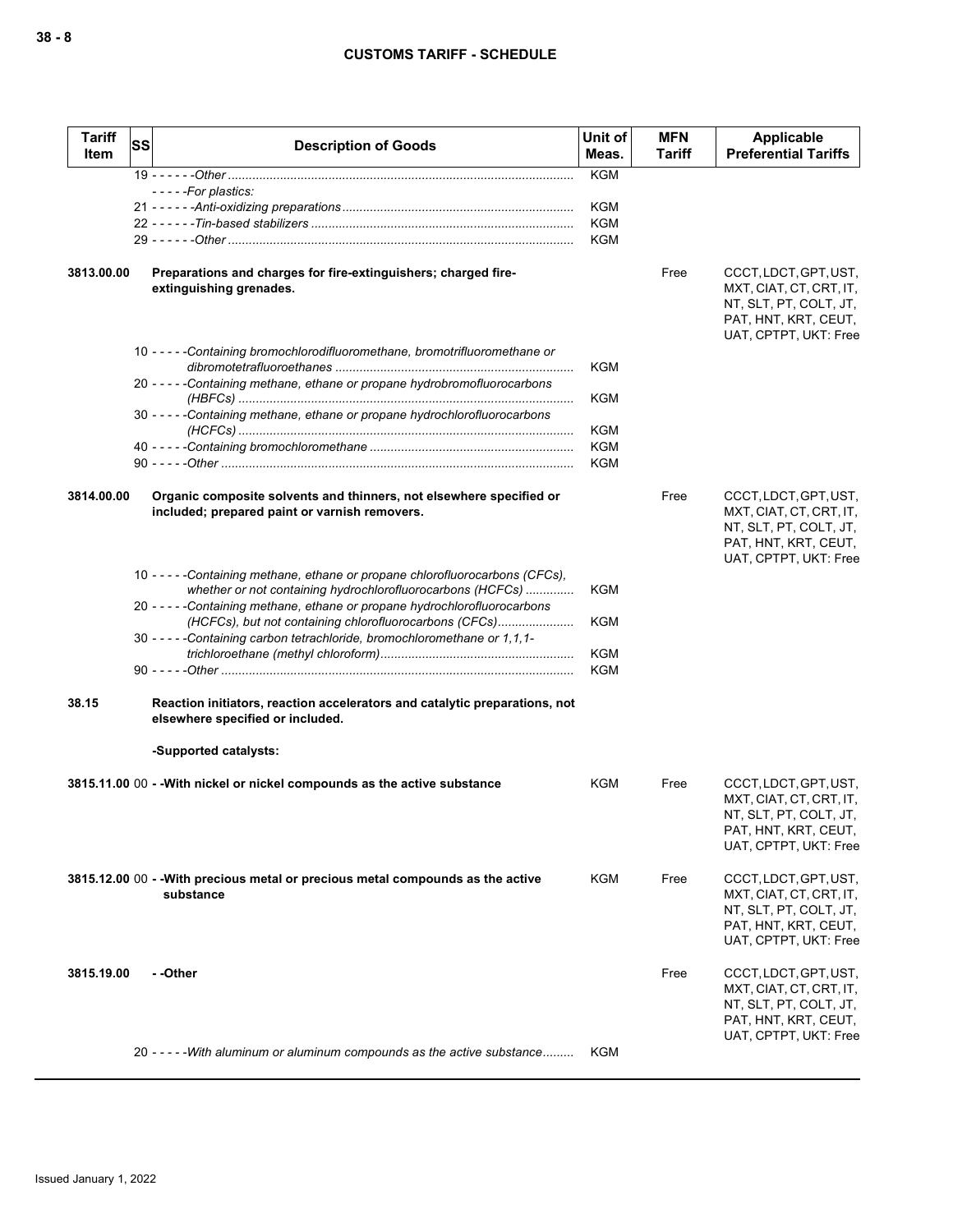$\mathbf{I}$ 

| <b>Tariff</b><br>Item | SS | <b>Description of Goods</b>                                                                                                                                                                           | Unit of<br>Meas.  | <b>MFN</b><br>Tariff | Applicable<br><b>Preferential Tariffs</b>                                                                                         |
|-----------------------|----|-------------------------------------------------------------------------------------------------------------------------------------------------------------------------------------------------------|-------------------|----------------------|-----------------------------------------------------------------------------------------------------------------------------------|
|                       |    |                                                                                                                                                                                                       | <b>KGM</b>        |                      |                                                                                                                                   |
| 3815.90.00 00 -Other  |    |                                                                                                                                                                                                       | KGM               | Free                 | CCCT, LDCT, GPT, UST,<br>MXT, CIAT, CT, CRT, IT,<br>NT, SLT, PT, COLT, JT,<br>PAT, HNT, KRT, CEUT,<br>UAT, CPTPT, UKT: Free       |
| 3816.00.00            |    | Refractory cements, mortars, concretes and similar compositions,<br>including dolomite ramming mix, other than products of heading 38.01.                                                             |                   | Free                 | CCCT, LDCT, GPT, UST,<br>MXT, CIAT, CT, CRT, IT,<br>NT, SLT, PT, COLT, JT,<br>PAT, HNT, KRT, CEUT,<br>UAT, CPTPT, UKT: Free       |
|                       |    |                                                                                                                                                                                                       | KGM               |                      |                                                                                                                                   |
|                       |    |                                                                                                                                                                                                       | <b>KGM</b>        |                      |                                                                                                                                   |
|                       |    |                                                                                                                                                                                                       | <b>KGM</b>        |                      |                                                                                                                                   |
| 3817.00.00            |    | Mixed alkylbenzenes and mixed alkylnaphthalenes, other than those of<br>heading 27.07 or 29.02.                                                                                                       |                   | Free                 | CCCT, LDCT, GPT, UST,<br>MXT, CIAT, CT, CRT, IT,<br>NT, SLT, PT, COLT, JT,<br>PAT, HNT, KRT, CEUT,<br>UAT, CPTPT, UKT: Free       |
|                       |    |                                                                                                                                                                                                       | <b>KGM</b><br>KGM |                      |                                                                                                                                   |
|                       |    | 3818.00.00 00 Chemical elements doped for use in electronics, in the form of discs,<br>wafers or similar forms; chemical compounds doped for use in<br>electronics.                                   | KGM               | Free                 | CCCT, LDCT, GPT, UST,<br>MXT, CIAT, CT, CRT, IT,<br>NT, SLT, PT, COLT, JT,<br>PAT, HNT, KRT, CEUT,<br>UAT, CPTPT, UKT: Free       |
| 3819.00.00            |    | Hydraulic brake fluids and other prepared liquids for hydraulic<br>transmission, not containing or containing less than 70% by weight of<br>petroleum oils or oils obtained from bituminous minerals. |                   | 6.5%                 | CCCT, LDCT, UST,<br>MXT, CIAT, CT, CRT, IT,<br>NT, SLT, PT, COLT, JT,<br>PAT, HNT, KRT, CEUT,<br>UAT, CPTPT, UKT: Free<br>GPT: 3% |
|                       |    |                                                                                                                                                                                                       | KGM               |                      |                                                                                                                                   |
|                       |    |                                                                                                                                                                                                       | KGM               |                      |                                                                                                                                   |
|                       |    |                                                                                                                                                                                                       | <b>KGM</b>        |                      |                                                                                                                                   |
| 3820.00.00            |    | Anti-freezing preparations and prepared de-icing fluids.<br>-----Anti-freezing preparations:                                                                                                          |                   | 6.5%                 | CCCT, LDCT, UST,<br>MXT, CIAT, CT, CRT, IT,<br>NT, SLT, PT, COLT, JT,<br>PAT, HNT, KRT, CEUT,<br>UAT, CPTPT, UKT: Free<br>GPT: 3% |
|                       |    |                                                                                                                                                                                                       | KGM               |                      |                                                                                                                                   |
|                       |    | -----Prepared de-icing fluids:                                                                                                                                                                        | KGM               |                      |                                                                                                                                   |
|                       |    |                                                                                                                                                                                                       | KGM               |                      |                                                                                                                                   |
|                       |    |                                                                                                                                                                                                       |                   |                      |                                                                                                                                   |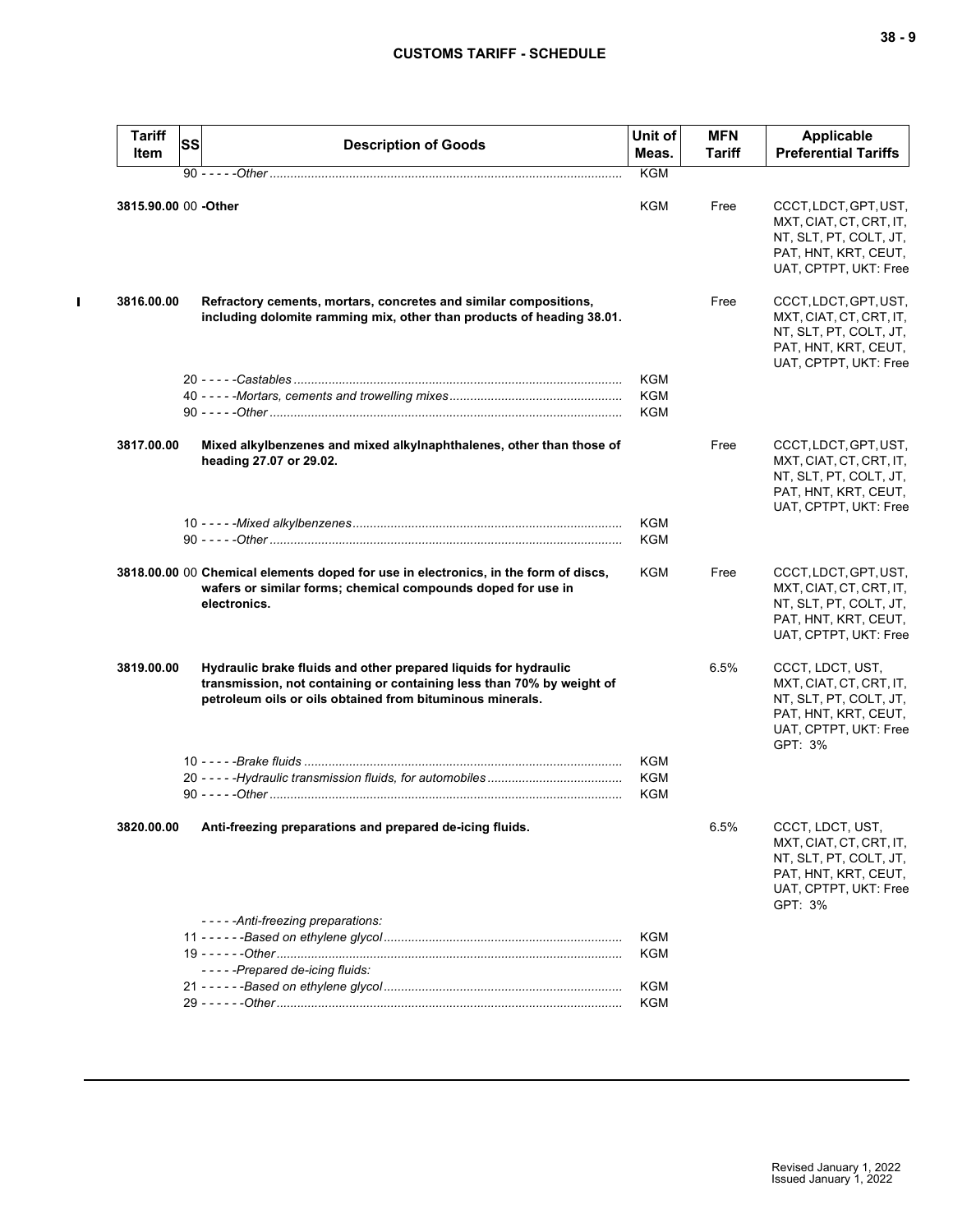|                                 | <b>Tariff</b><br>Item   | <b>SS</b> | <b>Description of Goods</b>                                                                                                                                                                                                                   | Unit of<br>Meas. | <b>MFN</b><br><b>Tariff</b> | <b>Applicable</b><br><b>Preferential Tariffs</b>                                                                            |
|---------------------------------|-------------------------|-----------|-----------------------------------------------------------------------------------------------------------------------------------------------------------------------------------------------------------------------------------------------|------------------|-----------------------------|-----------------------------------------------------------------------------------------------------------------------------|
|                                 | 3821.00.00              |           | Prepared culture media for the development or maintenance of micro-<br>organisms (including viruses and the like) or of plant, human or animal<br>cells.                                                                                      |                  | Free                        | CCCT, LDCT, GPT, UST,<br>MXT, CIAT, CT, CRT, IT,<br>NT, SLT, PT, COLT, JT,<br>PAT, HNT, KRT, CEUT,<br>UAT, CPTPT, UKT: Free |
|                                 |                         |           | 10 - - - - - Prepared culture media, for development of micro-organisms                                                                                                                                                                       | KGM              |                             |                                                                                                                             |
| $\mathbf I$                     |                         |           |                                                                                                                                                                                                                                               |                  |                             |                                                                                                                             |
| $\mathbf I$<br>П<br>$\mathbf I$ |                         |           |                                                                                                                                                                                                                                               |                  |                             |                                                                                                                             |
| $\mathbf I$                     | 38.22                   |           | Diagnostic or laboratory reagents on a backing, prepared diagnostic or<br>laboratory reagents whether or not on a backing, whether or not put up<br>in the form of kits, other than those of heading 30.06; certified reference<br>materials. |                  |                             |                                                                                                                             |
| $\mathbf I$                     |                         |           | -Diagnostic or laboratory reagents on a backing, prepared diagnostic or<br>laboratory reagents whether or not on a backing, whether or not put up<br>in the forms of kits:                                                                    |                  |                             |                                                                                                                             |
| $\mathbf{I}$                    |                         |           | 3822.11.00 00 - - For malaria                                                                                                                                                                                                                 |                  | Free                        | CCCT, LDCT, GPT, UST,<br>MXT, CIAT, CT, CRT, IT,<br>NT, SLT, PT, COLT, JT,<br>PAT, HNT, KRT, CEUT,<br>UAT, CPTPT, UKT: Free |
| $\mathbf{I}$                    |                         |           | 3822.12.00 00 - -For Zika and other diseases transmitted by mosquitoes of the genus<br>Aedes                                                                                                                                                  |                  | Free                        | CCCT, LDCT, GPT, UST,<br>MXT, CIAT, CT, CRT, IT,<br>NT, SLT, PT, COLT, JT,<br>PAT, HNT, KRT, CEUT,<br>UAT, CPTPT, UKT: Free |
| $\mathbf{I}$                    | 3822.13.00              |           | --For blood-grouping                                                                                                                                                                                                                          |                  | Free                        | CCCT, LDCT, GPT, UST,<br>MXT, CIAT, CT, CRT, IT,<br>NT, SLT, PT, COLT, JT,<br>PAT, HNT, KRT, CEUT,<br>UAT, CPTPT, UKT: Free |
|                                 |                         |           |                                                                                                                                                                                                                                               |                  |                             |                                                                                                                             |
| $\mathbf{I}$                    | 3822.19.00 00 - - Other |           |                                                                                                                                                                                                                                               |                  | Free                        | CCCT, LDCT, GPT, UST,<br>MXT, CIAT, CT, CRT, IT,<br>NT, SLT, PT, COLT, JT,<br>PAT, HNT, KRT, CEUT,<br>UAT, CPTPT, UKT: Free |
| $\mathbf I$                     | 3822.90.00 00 - Other   |           |                                                                                                                                                                                                                                               |                  | Free                        | CCCT, LDCT, GPT, UST,<br>MXT, CIAT, CT, CRT, IT,<br>NT, SLT, PT, COLT, JT,<br>PAT, HNT, KRT, CEUT,<br>UAT, CPTPT, UKT: Free |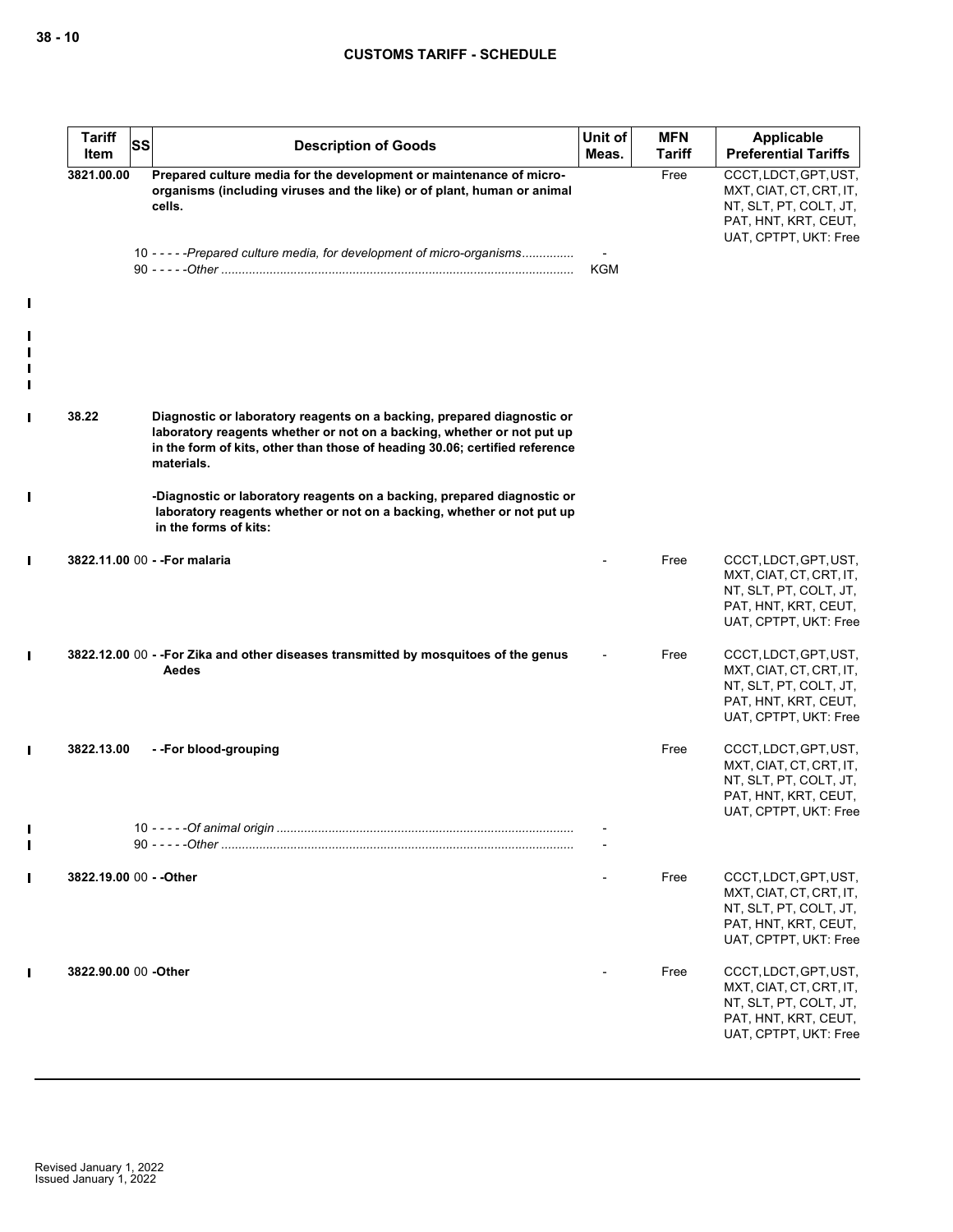| <b>Tariff</b><br>Item   | <b>SS</b> | <b>Description of Goods</b>                                                                                                                                                                                                       | Unit of<br>Meas. | <b>MFN</b><br><b>Tariff</b> | <b>Applicable</b><br><b>Preferential Tariffs</b>                                                                                    |
|-------------------------|-----------|-----------------------------------------------------------------------------------------------------------------------------------------------------------------------------------------------------------------------------------|------------------|-----------------------------|-------------------------------------------------------------------------------------------------------------------------------------|
| 38.23                   |           | Industrial monocarboxylic fatty acids; acid oils from refining; industrial<br>fatty alcohols.                                                                                                                                     |                  |                             |                                                                                                                                     |
|                         |           | -Industrial monocarboxylic fatty acids; acid oils from refining:                                                                                                                                                                  |                  |                             |                                                                                                                                     |
|                         |           | 3823.11.00 00 - - Stearic acid                                                                                                                                                                                                    | <b>KGM</b>       | Free                        | AUT, NZT, CCCT, LDCT,<br>UST, MXT, CIAT, CT,<br>CRT, IT, NT, SLT, PT,<br>COLT, JT, PAT, HNT,<br>KRT, CEUT, UAT,<br>CPTPT, UKT: Free |
|                         |           | 3823.12.00 00 - - Oleic acid                                                                                                                                                                                                      | <b>KGM</b>       | Free                        | AUT, NZT, CCCT, LDCT,<br>UST, MXT, CIAT, CT,<br>CRT, IT, NT, SLT, PT,<br>COLT, JT, PAT, HNT,<br>KRT, CEUT, UAT,<br>CPTPT, UKT: Free |
|                         |           | 3823.13.00 00 - -Tall oil fatty acids                                                                                                                                                                                             | <b>KGM</b>       | Free                        | CCCT, LDCT, GPT, UST,<br>MXT, CIAT, CT, CRT, IT,<br>NT, SLT, PT, COLT, JT,<br>PAT, HNT, KRT, CEUT,<br>UAT, CPTPT, UKT: Free         |
| 3823.19.00 00 - - Other |           |                                                                                                                                                                                                                                   | <b>KGM</b>       | Free                        | AUT, NZT, CCCT, LDCT,<br>UST, MXT, CIAT, CT,<br>CRT, IT, NT, SLT, PT,<br>COLT, JT, PAT, HNT,<br>KRT, CEUT, UAT,<br>CPTPT, UKT: Free |
|                         |           | 3823.70.00 00 - Industrial fatty alcohols                                                                                                                                                                                         | <b>KGM</b>       | Free                        | AUT, NZT, CCCT, LDCT,<br>UST, MXT, CIAT, CT,<br>CRT, IT, NT, SLT, PT,<br>COLT, JT, PAT, HNT,<br>KRT, CEUT, UAT,<br>CPTPT, UKT: Free |
| 38.24                   |           | Prepared binders for foundry moulds or cores; chemical products and<br>preparations of the chemical or allied industries (including those<br>consisting of mixtures of natural products), not elsewhere specified or<br>included. |                  |                             |                                                                                                                                     |
|                         |           | 3824.10.00 00 -Prepared binders for foundry moulds or cores                                                                                                                                                                       | <b>KGM</b>       | Free                        | CCCT, LDCT, GPT, UST,<br>MXT, CIAT, CT, CRT, IT,<br>NT, SLT, PT, COLT, JT,<br>PAT, HNT, KRT, CEUT,<br>UAT, CPTPT, UKT: Free         |
|                         |           | 3824.30.00 00 -Non-agglomerated metal carbides mixed together or with metallic<br>binders                                                                                                                                         | <b>KGM</b>       | Free                        | CCCT, LDCT, GPT, UST,<br>MXT, CIAT, CT, CRT, IT,<br>NT, SLT, PT, COLT, JT,<br>PAT, HNT, KRT, CEUT,<br>UAT, CPTPT, UKT: Free         |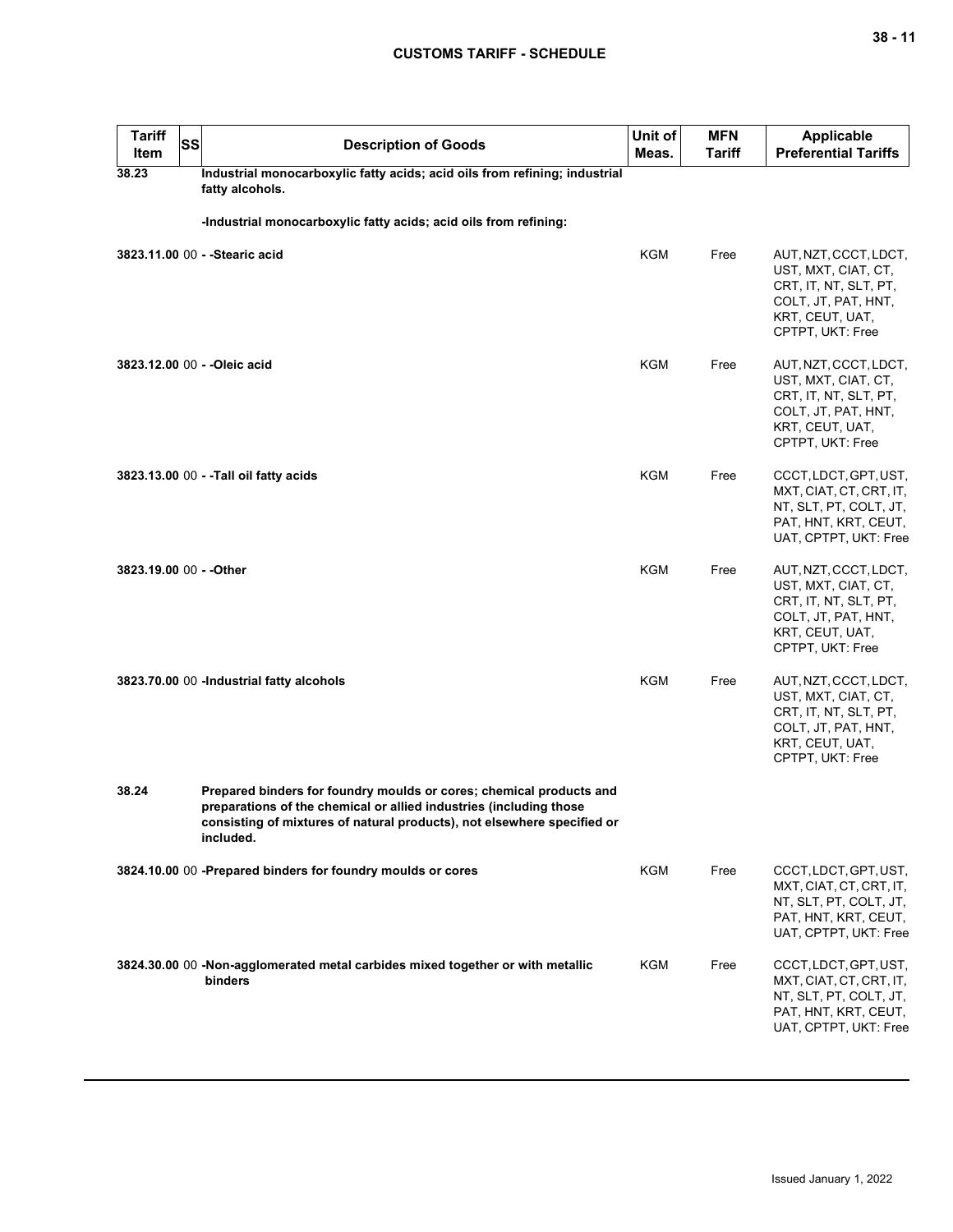$\mathbf{I}$ 

 $\mathbf{I}$ 

 $\blacksquare$ 

 $\mathbf{I}$ 

 $\mathbf{I}$ 

 $\mathbf{I}$ 

 $\mathbf{I}$ 

 $\mathbf{I}$ 

 $\mathbf{I}$ 

 $\mathbf{I}$ 

 $\mathbf I$ 

| <b>Tariff</b><br>ltem | <b>SS</b> | <b>Description of Goods</b>                                         | Unit of<br>Meas. | <b>MFN</b><br>Tariff | Applicable<br><b>Preferential Tariffs</b>                                                                                   |
|-----------------------|-----------|---------------------------------------------------------------------|------------------|----------------------|-----------------------------------------------------------------------------------------------------------------------------|
|                       |           | 3824.40.00 00 -Prepared additives for cements, mortars or concretes | <b>KGM</b>       | Free                 | CCCT, LDCT, GPT, UST,<br>MXT, CIAT, CT, CRT, IT,<br>NT, SLT, PT, COLT, JT,<br>PAT, HNT, KRT, CEUT,<br>UAT, CPTPT, UKT: Free |
|                       |           | 3824.50.00 00 -Non-refractory mortars and concretes                 | <b>KGM</b>       | Free                 | CCCT, LDCT, GPT, UST,<br>MXT, CIAT, CT, CRT, IT,<br>NT, SLT, PT, COLT, JT,<br>PAT, HNT, KRT, CEUT,<br>UAT. CPTPT. UKT: Free |
|                       |           | 3824.60.00 00 -Sorbitol other than that of subheading 2905.44       | <b>KGM</b>       | Free                 | CCCT, LDCT, GPT, UST,<br>MXT, CIAT, CT, CRT, IT,<br>NT, SLT, PT, COLT, JT,<br>PAT, HNT, KRT, CEUT,<br>UAT, CPTPT, UKT: Free |

| -Goods specified in Subheading Note 3 to this Chapter:                                                                                |     |      |                                                                                                                             |
|---------------------------------------------------------------------------------------------------------------------------------------|-----|------|-----------------------------------------------------------------------------------------------------------------------------|
| 3824.81.00 00 - - Containing oxirane (ethylene oxide)                                                                                 | KGM | Free | CCCT, LDCT, GPT, UST,<br>MXT, CIAT, CT, CRT, IT,<br>NT, SLT, PT, COLT, JT,<br>PAT, HNT, KRT, CEUT,<br>UAT. CPTPT. UKT: Free |
| 3824.82.00 00 - -Containing polychlorinated biphenyls (PCBs), polychlorinated<br>terphenyls (PCTs) or polybrominated biphenyls (PBBs) | KGM | Free | CCCT, LDCT, GPT, UST,<br>MXT, CIAT, CT, CRT, IT,<br>NT, SLT, PT, COLT, JT,<br>PAT, HNT, KRT, CEUT,<br>UAT. CPTPT. UKT: Free |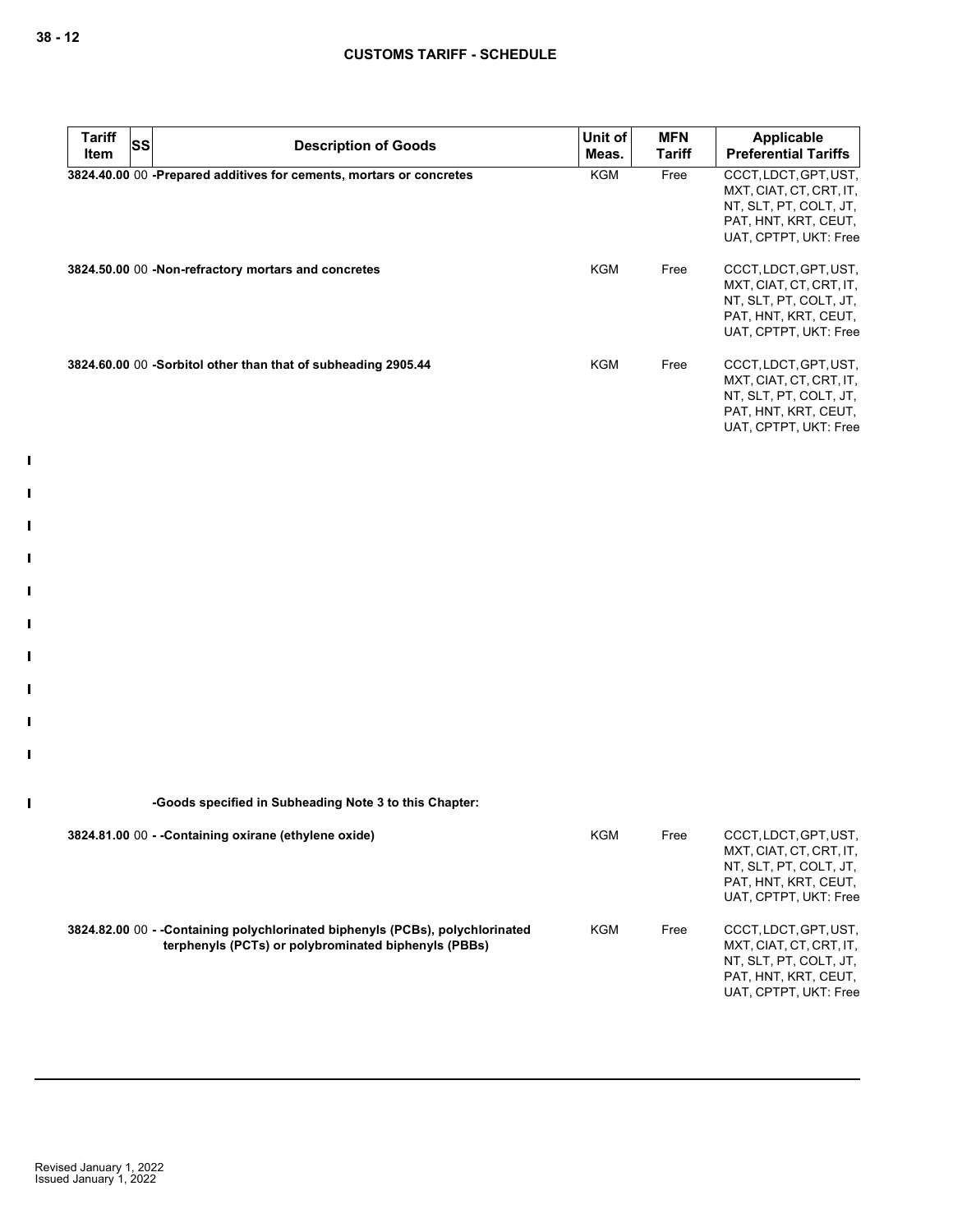| <b>Tariff</b><br>SS<br>Item | <b>Description of Goods</b>                                                                                                                                                                                                                                                               | Unit of<br>Meas. | <b>MFN</b><br><b>Tariff</b> | <b>Applicable</b><br><b>Preferential Tariffs</b>                                                                            |
|-----------------------------|-------------------------------------------------------------------------------------------------------------------------------------------------------------------------------------------------------------------------------------------------------------------------------------------|------------------|-----------------------------|-----------------------------------------------------------------------------------------------------------------------------|
|                             | 3824.83.00 00 - - Containing tris(2,3-dibromopropyl) phosphate                                                                                                                                                                                                                            | <b>KGM</b>       | Free                        | CCCT, LDCT, GPT, UST,<br>MXT, CIAT, CT, CRT, IT,<br>NT, SLT, PT, COLT, JT,<br>PAT, HNT, KRT, CEUT,<br>UAT, CPTPT, UKT: Free |
|                             | 3824.84.00 00 - -Containing aldrin (ISO), camphechlor (ISO) (toxaphene), chlordane<br>(ISO), chlordecone (ISO), DDT (ISO) (clofenotane (INN), 1,1,1-trichloro-<br>2,2-bis(p-chlorophenyl)ethane), dieldrin (ISO, INN), endosulfan (ISO),<br>endrin (ISO), heptachlor (ISO) or mirex (ISO) | KGM              | Free                        | CCCT, LDCT, GPT, UST,<br>MXT, CIAT, CT, CRT, IT,<br>NT, SLT, PT, COLT, JT,<br>PAT, HNT, KRT, CEUT,<br>UAT, CPTPT, UKT: Free |
|                             | 3824.85.00 00 - - Containing 1,2,3,4,5,6-hexachlorocyclohexane (HCH (ISO)), including<br>lindane (ISO, INN)                                                                                                                                                                               | KGM              | Free                        | CCCT, LDCT, GPT, UST,<br>MXT, CIAT, CT, CRT, IT,<br>NT, SLT, PT, COLT, JT,<br>PAT, HNT, KRT, CEUT,<br>UAT, CPTPT, UKT: Free |
|                             | 3824.86.00 00 - -Containing pentachlorobenzene (ISO) or hexachlorobenzene (ISO)                                                                                                                                                                                                           | <b>KGM</b>       | Free                        | CCCT, LDCT, GPT, UST,<br>MXT, CIAT, CT, CRT, IT,<br>NT, SLT, PT, COLT, JT,<br>PAT, HNT, KRT, CEUT,<br>UAT, CPTPT, UKT: Free |
|                             | 3824.87.00 00 - -Containing perfluorooctane sulphonic acid, its salts, perfluorooctane<br>sulphonamides, or perfluorooctane sulphonyl fluoride                                                                                                                                            | <b>KGM</b>       | Free                        | CCCT, LDCT, GPT, UST,<br>MXT, CIAT, CT, CRT, IT,<br>NT, SLT, PT, COLT, JT,<br>PAT, HNT, KRT, CEUT,<br>UAT, CPTPT, UKT: Free |
|                             | 3824.88.00 00 - -Containing tetra-, penta-, hexa-, hepta- or octabromodiphenyl ethers                                                                                                                                                                                                     | <b>KGM</b>       | Free                        | CCCT, LDCT, GPT, UST,<br>MXT, CIAT, CT, CRT, IT,<br>NT, SLT, PT, COLT, JT,<br>PAT, HNT, KRT, CEUT,<br>UAT, CPTPT, UKT: Free |
|                             | 3824.89.00 00 - -Containing short-chain chlorinated paraffins                                                                                                                                                                                                                             | <b>KGM</b>       | Free                        | CCCT, LDCT, GPT, UST,<br>MXT, CIAT, CT, CRT, IT,<br>NT, SLT, PT, COLT, JT,<br>PAT, HNT, KRT, CEUT,<br>UAT, CPTPT, UKT: Free |
|                             | -Other:                                                                                                                                                                                                                                                                                   |                  |                             |                                                                                                                             |
|                             | 3824.91.00 00 - - Mixtures and preparations consisting mainly of (5-ethyl-2-methyl-2-<br>oxido-1,3,2-dioxaphosphinan-5-yl)methyl methyl methylphosphonate<br>and bis[(5-ethyl-2-methyl-2-oxido-1,3,2-dioxaphosphinan-5-yl)methyl]<br>methylphosphonate                                    | KGM              | Free                        | CCCT, LDCT, GPT, UST,<br>MXT, CIAT, CT, CRT, IT,<br>NT, SLT, PT, COLT, JT,<br>PAT, HNT, KRT, CEUT,<br>UAT, CPTPT, UKT: Free |
|                             | 3824.92.00 00 - - Polyglycol esters of methylphosphonic acid                                                                                                                                                                                                                              | <b>KGM</b>       | Free                        | CCCT, LDCT, GPT, UST,<br>MXT, CIAT, CT, CRT, IT,<br>NT, SLT, PT, COLT, JT,<br>PAT, HNT, KRT, CEUT,<br>UAT, CPTPT, UKT: Free |

 $\mathbf{I}$ 

 $\mathbf{I}$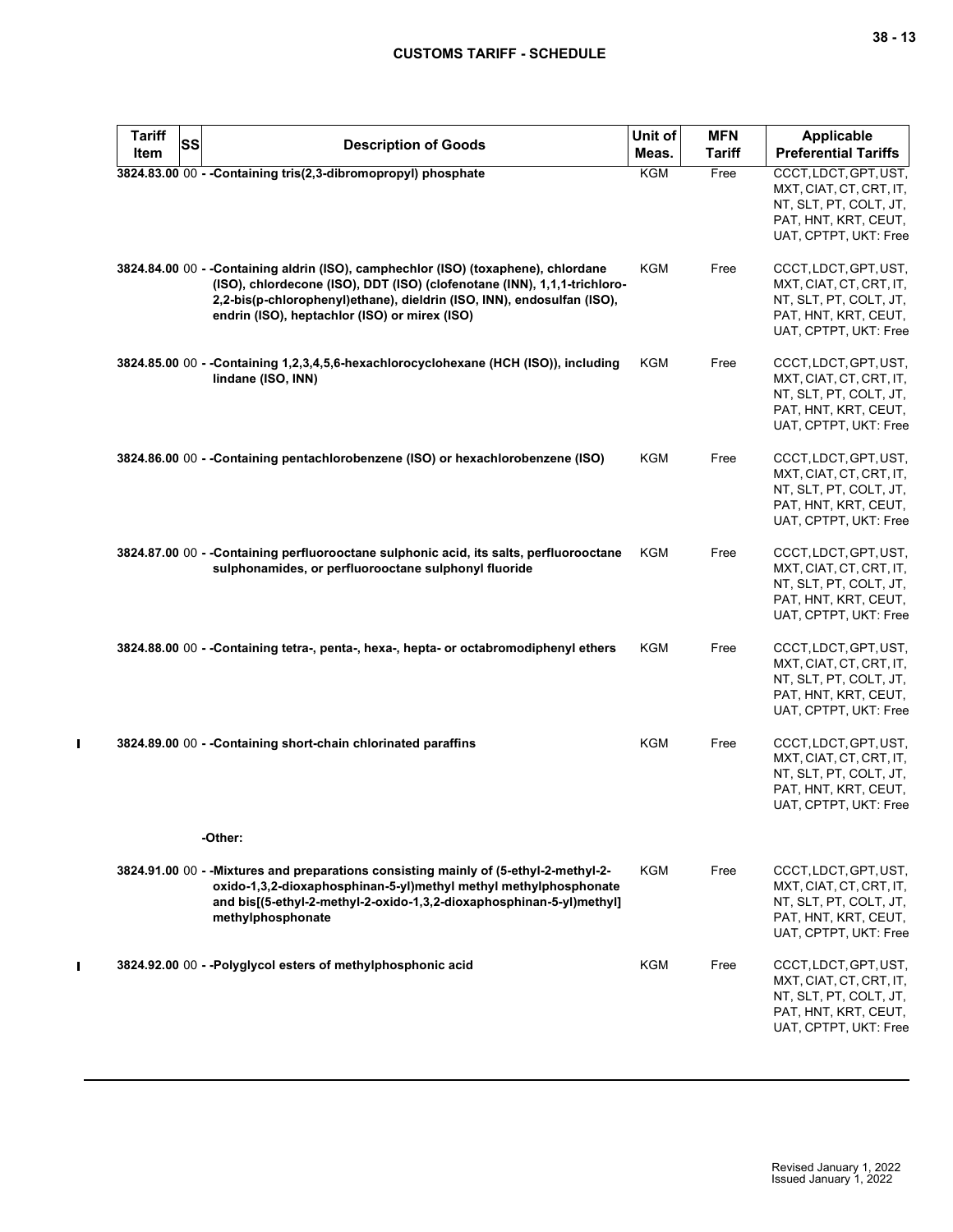$\blacksquare$  $\mathbf{I}$  $\mathbf{I}$ 

| <b>Tariff</b><br>Item | <b>SS</b><br><b>Description of Goods</b>                                                                                                                                                                                         | Unit of<br>Meas. | <b>MFN</b><br><b>Tariff</b> | <b>Applicable</b><br><b>Preferential Tariffs</b>                                                                                                             |
|-----------------------|----------------------------------------------------------------------------------------------------------------------------------------------------------------------------------------------------------------------------------|------------------|-----------------------------|--------------------------------------------------------------------------------------------------------------------------------------------------------------|
| 3824.99.00            | --Other<br>10 - - - - - Fatty substances of animal or vegetable origin and mixtures thereof                                                                                                                                      | KGM              | Free                        | CCCT, LDCT, GPT, UST,<br>MXT, CIAT, CT, CRT, IT,<br>NT, SLT, PT, COLT, JT,<br>PAT, HNT, KRT, CEUT,<br>UAT, CPTPT, UKT: Free                                  |
|                       |                                                                                                                                                                                                                                  | KGM              |                             |                                                                                                                                                              |
| 38.25                 | Residual products of the chemical or allied industries, not elsewhere<br>specified or included; municipal waste; sewage sludge; other wastes<br>specified in Note 6 to this Chapter.                                             |                  |                             |                                                                                                                                                              |
|                       | 3825.10.00 00 - Municipal waste                                                                                                                                                                                                  | KGM              | 6.5%                        | CCCT, LDCT, UST,<br>MXT, CIAT, CT, CRT, IT,<br>NT, SLT, PT, COLT, JT,<br>PAT, HNT, KRT, CEUT,<br>UAT, CPTPT, UKT: Free<br>GPT: 3%                            |
|                       | 3825.20.00 00 -Sewage sludge                                                                                                                                                                                                     | KGM              | 6.5%                        | CCCT, LDCT, UST,<br>MXT, CIAT, CT, CRT, IT,<br>NT, SLT, PT, COLT, JT,<br>PAT, HNT, KRT, CEUT,<br>UAT, CPTPT, UKT: Free<br>GPT: 3%                            |
| 3825.30               | -Clinical waste                                                                                                                                                                                                                  |                  |                             |                                                                                                                                                              |
|                       | 3825.30.10 00 - - -Soiled dressings (wadding, gauze, bandages and similar articles)<br>contaminated as a result of medical, surgical, dental or veterinary<br>procedures;<br>Syringes, needles, catheters, cannulae and the like |                  | Free                        | CCCT, LDCT, GPT, UST,<br>MXT, CIAT, CT, CRT, IT,<br>NT, SLT, PT, COLT, JT,<br>PAT, HNT, KRT, CEUT,<br>UAT, CPTPT, UKT: Free                                  |
|                       | 3825.30.20 00 - - -Surgical gloves of vulcanized rubber other than hard rubber                                                                                                                                                   | <b>PAR</b>       | 15.5%                       | CCCT, LDCT, UST,<br>MXT, CIAT, CT, CRT, IT,<br>NT, SLT, PT, COLT, JT,<br>PAT, HNT, KRT, CEUT,<br>UAT, CPTPT, UKT: Free<br>AUT: 8.5%<br>NZT: 8.5%<br>GPT: 15% |
|                       | 3825.30.90 00 - - - Other                                                                                                                                                                                                        | <b>KGM</b>       | 6.5%                        | CCCT, LDCT, UST,<br>MXT, CIAT, CT, CRT, IT,<br>NT, SLT, PT, COLT, JT,<br>PAT, HNT, KRT, CEUT,<br>UAT, CPTPT, UKT: Free<br>GPT: 3%                            |

**-Waste organic solvents:**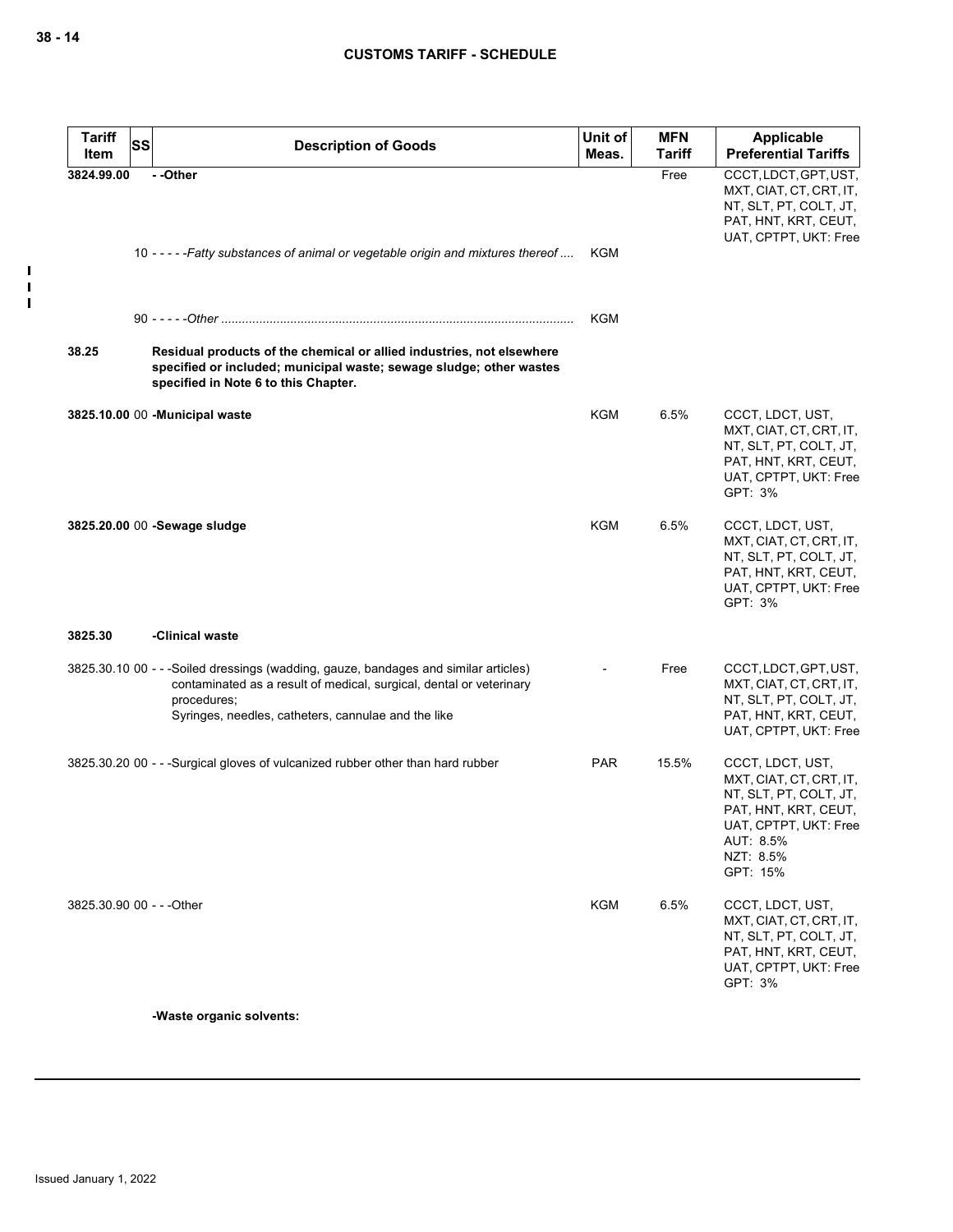| <b>Tariff</b><br><b>SS</b><br>Item | <b>Description of Goods</b>                                                                                                                                           | Unit of<br>Meas. | <b>MFN</b><br><b>Tariff</b> | <b>Applicable</b><br><b>Preferential Tariffs</b>                                                                                  |
|------------------------------------|-----------------------------------------------------------------------------------------------------------------------------------------------------------------------|------------------|-----------------------------|-----------------------------------------------------------------------------------------------------------------------------------|
|                                    | 3825.41.00 00 - - Halogenated                                                                                                                                         | <b>KGM</b>       | 6.5%                        | CCCT, LDCT, UST,<br>MXT, CIAT, CT, CRT, IT,<br>NT, SLT, PT, COLT, JT,<br>PAT, HNT, KRT, CEUT,<br>UAT, CPTPT, UKT: Free<br>GPT: 3% |
| 3825.49.00 00 - - Other            |                                                                                                                                                                       | KGM              | $6.5\%$                     | CCCT, LDCT, UST,<br>MXT, CIAT, CT, CRT, IT,<br>NT, SLT, PT, COLT, JT,<br>PAT, HNT, KRT, CEUT,<br>UAT, CPTPT, UKT: Free<br>GPT: 3% |
|                                    | 3825.50.00 00 -Wastes of metal pickling liquors, hydraulic fluids, brake fluids and anti- KGM<br>freeze fluids                                                        |                  | 6.5%                        | CCCT, LDCT, UST,<br>MXT, CIAT, CT, CRT, IT,<br>NT, SLT, PT, COLT, JT,<br>PAT, HNT, KRT, CEUT,<br>UAT, CPTPT, UKT: Free<br>GPT: 3% |
|                                    | -Other wastes from chemical or allied industries:                                                                                                                     |                  |                             |                                                                                                                                   |
|                                    | 3825.61.00 00 - - Mainly containing organic constituents                                                                                                              | <b>KGM</b>       | 6.5%                        | CCCT, LDCT, UST,<br>MXT, CIAT, CT, CRT, IT,<br>NT, SLT, PT, COLT, JT,<br>PAT, HNT, KRT, CEUT,<br>UAT, CPTPT, UKT: Free<br>GPT: 3% |
| 3825.69.00 00 - - Other            |                                                                                                                                                                       | KGM              | 6.5%                        | CCCT, LDCT, UST,<br>MXT, CIAT, CT, CRT, IT,<br>NT, SLT, PT, COLT, JT,<br>PAT, HNT, KRT, CEUT,<br>UAT, CPTPT, UKT: Free<br>GPT: 3% |
| 3825.90.00 00 -Other               |                                                                                                                                                                       | KGM              | 6.5%                        | CCCT, LDCT, UST,<br>MXT, CIAT, CT, CRT, IT,<br>NT, SLT, PT, COLT, JT,<br>PAT, HNT, KRT, CEUT,<br>UAT, CPTPT, UKT: Free<br>GPT: 3% |
|                                    | 3826.00.00 00 Biodiesel and mixtures thereof, not containing or containing less than<br>70% by weight of petroleum oils or oils obtained from bituminous<br>minerals. | KGM              | Free                        | CCCT, LDCT, GPT, UST,<br>MXT, CIAT, CT, CRT, IT,<br>NT, SLT, PT, COLT, JT,<br>PAT, HNT, KRT, CEUT,<br>UAT, CPTPT, UKT: Free       |
| 38.27                              | Mixtures containing halogenated derivatives of methane, ethane or<br>propane, not elsewhere specified or included.                                                    |                  |                             |                                                                                                                                   |

 $\mathbf I$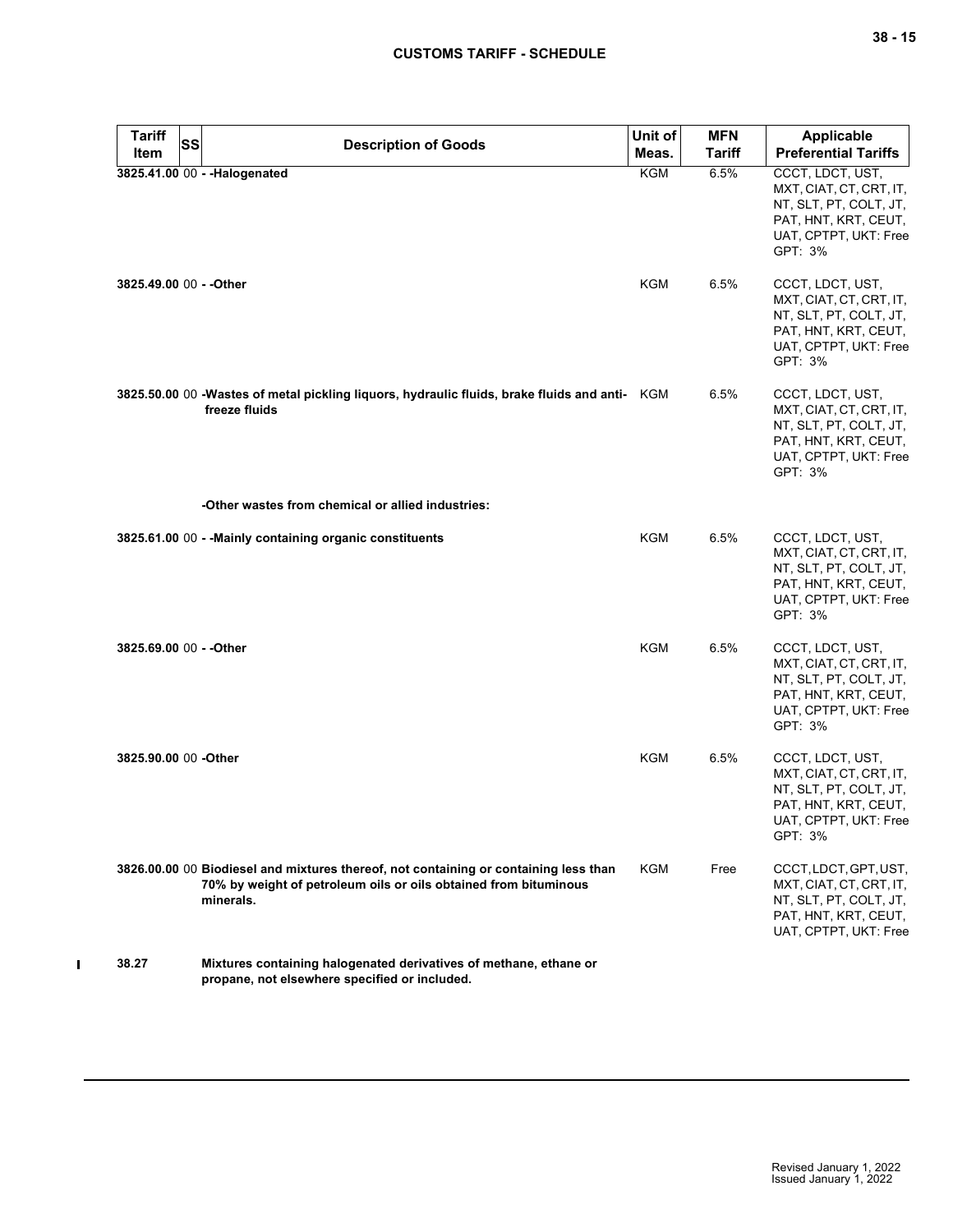|                | <b>Tariff</b><br><b>SS</b><br>Item | <b>Description of Goods</b>                                                                                                                                                                                                                                                                               | Unit of<br>Meas. | <b>MFN</b><br><b>Tariff</b> | <b>Applicable</b><br><b>Preferential Tariffs</b>                                                                            |
|----------------|------------------------------------|-----------------------------------------------------------------------------------------------------------------------------------------------------------------------------------------------------------------------------------------------------------------------------------------------------------|------------------|-----------------------------|-----------------------------------------------------------------------------------------------------------------------------|
| $\blacksquare$ |                                    | -Containing chlorofluorocarbons (CFCs), whether or not containing<br>hydrochlorofluorocarbons (HCFCs), perfluorocarbons (PFCs) or<br>hydrofluorocarbons (HFCs); containing hydrobromofluorocarbons<br>(HBFCs); containing carbon tetrachloride; containing 1,1,1-<br>trichloroethane (methyl chloroform): |                  |                             |                                                                                                                             |
| L              |                                    | 3827.11.00 00 - -Containing chlorofluorocarbons (CFCs), whether or not containing<br>hydrochlorofluorocarbons (HCFCs), perfluorocarbons (PFCs) or<br>hydrofluorocarbons (HFCs)                                                                                                                            | KGM              | Free                        | CCCT, LDCT, GPT, UST,<br>MXT, CIAT, CT, CRT, IT,<br>NT, SLT, PT, COLT, JT,<br>PAT, HNT, KRT, CEUT,<br>UAT, CPTPT, UKT: Free |
| П              |                                    | 3827.12.00 00 - - Containing hydrobromofluorocarbons (HBFCs)                                                                                                                                                                                                                                              | KGM              | Free                        | CCCT, LDCT, GPT, UST,<br>MXT, CIAT, CT, CRT, IT,<br>NT, SLT, PT, COLT, JT,<br>PAT, HNT, KRT, CEUT,<br>UAT, CPTPT, UKT: Free |
| $\mathbf I$    |                                    | 3827.13.00 00 - - Containing carbon tetrachloride                                                                                                                                                                                                                                                         | <b>KGM</b>       | Free                        | CCCT, LDCT, GPT, UST,<br>MXT, CIAT, CT, CRT, IT,<br>NT, SLT, PT, COLT, JT,<br>PAT, HNT, KRT, CEUT,<br>UAT, CPTPT, UKT: Free |
| П              |                                    | 3827.14.00 00 - - Containing 1,1,1-trichloroethane (methyl chloroform)                                                                                                                                                                                                                                    | <b>KGM</b>       | Free                        | CCCT, LDCT, GPT, UST,<br>MXT, CIAT, CT, CRT, IT,<br>NT, SLT, PT, COLT, JT,<br>PAT, HNT, KRT, CEUT,<br>UAT, CPTPT, UKT: Free |
| П              |                                    | 3827.20.00 00 -Containing bromochlorodifluoromethane (Halon-1211),<br>bromotrifluoromethane (Halon-1301) or dibromotetrafluoroethanes<br>(Halon-2402)                                                                                                                                                     | <b>KGM</b>       | Free                        | CCCT, LDCT, GPT, UST,<br>MXT, CIAT, CT, CRT, IT,<br>NT, SLT, PT, COLT, JT,<br>PAT, HNT, KRT, CEUT,<br>UAT, CPTPT, UKT: Free |
| $\mathbf I$    |                                    | -Containing hydrochlorofluorocarbons (HCFCs), whether or not<br>containing perfluorocarbons (PFCs) or hydrofluorocarbons (HFCs), but<br>not containing chlorofluorocarbons (CFCs):                                                                                                                        |                  |                             |                                                                                                                             |
| П              |                                    | 3827.31.00 00 - - Containing substances of subheadings 2903.41 to 2903.48                                                                                                                                                                                                                                 | KGM              | Free                        | CCCT, LDCT, GPT, UST,<br>MXT, CIAT, CT, CRT, IT,<br>NT, SLT, PT, COLT, JT,<br>PAT, HNT, KRT, CEUT,<br>UAT, CPTPT, UKT: Free |
|                |                                    | 3827.32.00 00 - - Other, containing substances of subheadings 2903.71 to 2903.75                                                                                                                                                                                                                          | KGM              | Free                        | CCCT, LDCT, GPT, UST,<br>MXT, CIAT, CT, CRT, IT,<br>NT, SLT, PT, COLT, JT,<br>PAT, HNT, KRT, CEUT,<br>UAT, CPTPT, UKT: Free |
| П              | 3827.39.00 00 - - Other            |                                                                                                                                                                                                                                                                                                           | KGM              | Free                        | CCCT, LDCT, GPT, UST,<br>MXT, CIAT, CT, CRT, IT,<br>NT, SLT, PT, COLT, JT,<br>PAT, HNT, KRT, CEUT,<br>UAT, CPTPT, UKT: Free |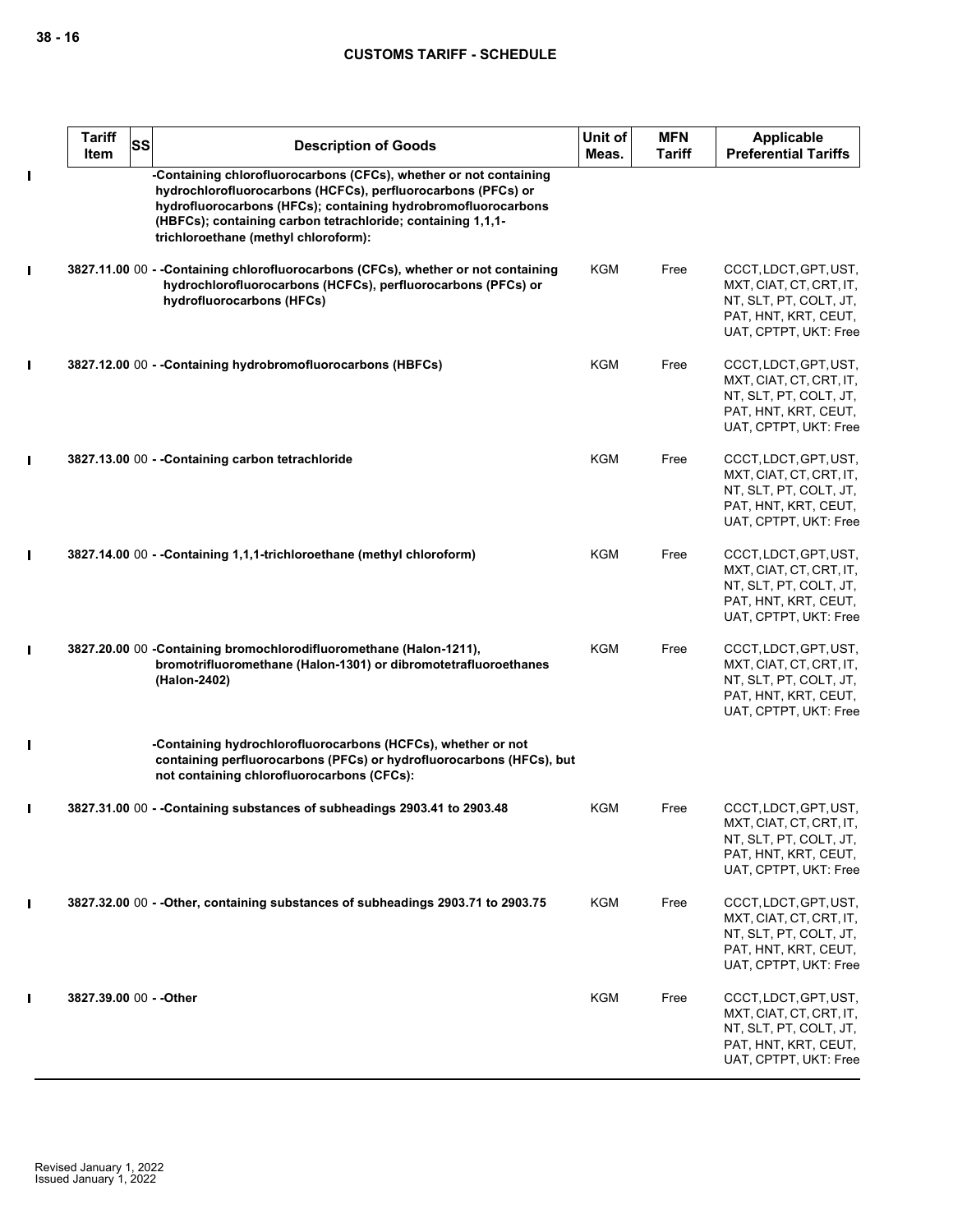|                | <b>Tariff</b><br>SS<br>Item | <b>Description of Goods</b>                                                                                                                                                                                                        | Unit of<br>Meas. | <b>MFN</b><br><b>Tariff</b> | <b>Applicable</b><br><b>Preferential Tariffs</b>                                                                            |
|----------------|-----------------------------|------------------------------------------------------------------------------------------------------------------------------------------------------------------------------------------------------------------------------------|------------------|-----------------------------|-----------------------------------------------------------------------------------------------------------------------------|
| Π              |                             | 3827.40.00 00 -Containing methyl bromide (bromomethane) or bromochloromethane                                                                                                                                                      | KGM              | Free                        | CCCT, LDCT, GPT, UST,<br>MXT, CIAT, CT, CRT, IT,<br>NT, SLT, PT, COLT, JT,<br>PAT, HNT, KRT, CEUT,<br>UAT, CPTPT, UKT: Free |
| Π              |                             | -Containing trifluoromethane (HFC-23) or perfluorocarbons (PFCs) but<br>not containing chlorofluorocarbons (CFCs) or<br>hydrochlorofluorocarbons (HCFCs):                                                                          |                  |                             |                                                                                                                             |
| $\blacksquare$ |                             | 3827.51.00 00 - - Containing trifluoromethane (HFC-23)                                                                                                                                                                             | <b>KGM</b>       | Free                        | CCCT, LDCT, GPT, UST,<br>MXT, CIAT, CT, CRT, IT,<br>NT, SLT, PT, COLT, JT,<br>PAT, HNT, KRT, CEUT,<br>UAT, CPTPT, UKT: Free |
| $\blacksquare$ | 3827.59.00 00 - - Other     |                                                                                                                                                                                                                                    | <b>KGM</b>       | Free                        | CCCT, LDCT, GPT, UST,<br>MXT, CIAT, CT, CRT, IT,<br>NT, SLT, PT, COLT, JT,<br>PAT, HNT, KRT, CEUT,<br>UAT, CPTPT, UKT: Free |
| Π              |                             | -Containing other hydrofluorocarbons (HFCs) but not containing<br>chlorofluorocarbons (CFCs) or hydrochlorofluorocarbons (HCFCs):                                                                                                  |                  |                             |                                                                                                                             |
| П              |                             | 3827.61.00 00 - - Containing 15% or more by mass of 1,1,1-trifluoroethane (HFC-143a)                                                                                                                                               | KGM              | Free                        | CCCT, LDCT, GPT, UST,<br>MXT, CIAT, CT, CRT, IT,<br>NT, SLT, PT, COLT, JT,<br>PAT, HNT, KRT, CEUT,<br>UAT, CPTPT, UKT: Free |
| П              |                             | 3827.62.00 00 - - Other, not included in the subheading above, containing 55% or more<br>by mass of pentafluoroethane (HFC-125) but not containing<br>unsaturated fluorinated derivatives of acyclic hydrocarbons (HFOs)           | KGM              | Free                        | CCCT, LDCT, GPT, UST,<br>MXT, CIAT, CT, CRT, IT,<br>NT, SLT, PT, COLT, JT,<br>PAT, HNT, KRT, CEUT,<br>UAT, CPTPT, UKT: Free |
| П              |                             | 3827.63.00 00 - - Other, not included in the subheadings above, containing 40% or more<br>by mass of pentafluoroethane (HFC-125)                                                                                                   | KGM              | Free                        | CCCT, LDCT, GPT, UST,<br>MXT, CIAT, CT, CRT, IT,<br>NT, SLT, PT, COLT, JT,<br>PAT, HNT, KRT, CEUT,<br>UAT, CPTPT, UKT: Free |
| $\blacksquare$ |                             | 3827.64.00 00 - - Other, not included in the subheadings above, containing 30% or more<br>by mass of 1,1,1,2-tetrafluoroethane (HFC-134a) but not containing<br>unsaturated fluorinated derivatives of acyclic hydrocarbons (HFOs) | KGM              | Free                        | CCCT, LDCT, GPT, UST,<br>MXT, CIAT, CT, CRT, IT,<br>NT, SLT, PT, COLT, JT,<br>PAT, HNT, KRT, CEUT,<br>UAT, CPTPT, UKT: Free |
| Ш              |                             | 3827.65.00 00 - - Other, not included in the subheadings above, containing 20% or more<br>by mass of difluoromethane (HFC-32) and 20% or more by mass of<br>pentafluoroethane (HFC-125)                                            | KGM              | Free                        | CCCT, LDCT, GPT, UST,<br>MXT, CIAT, CT, CRT, IT,<br>NT, SLT, PT, COLT, JT,<br>PAT, HNT, KRT, CEUT,<br>UAT, CPTPT, UKT: Free |